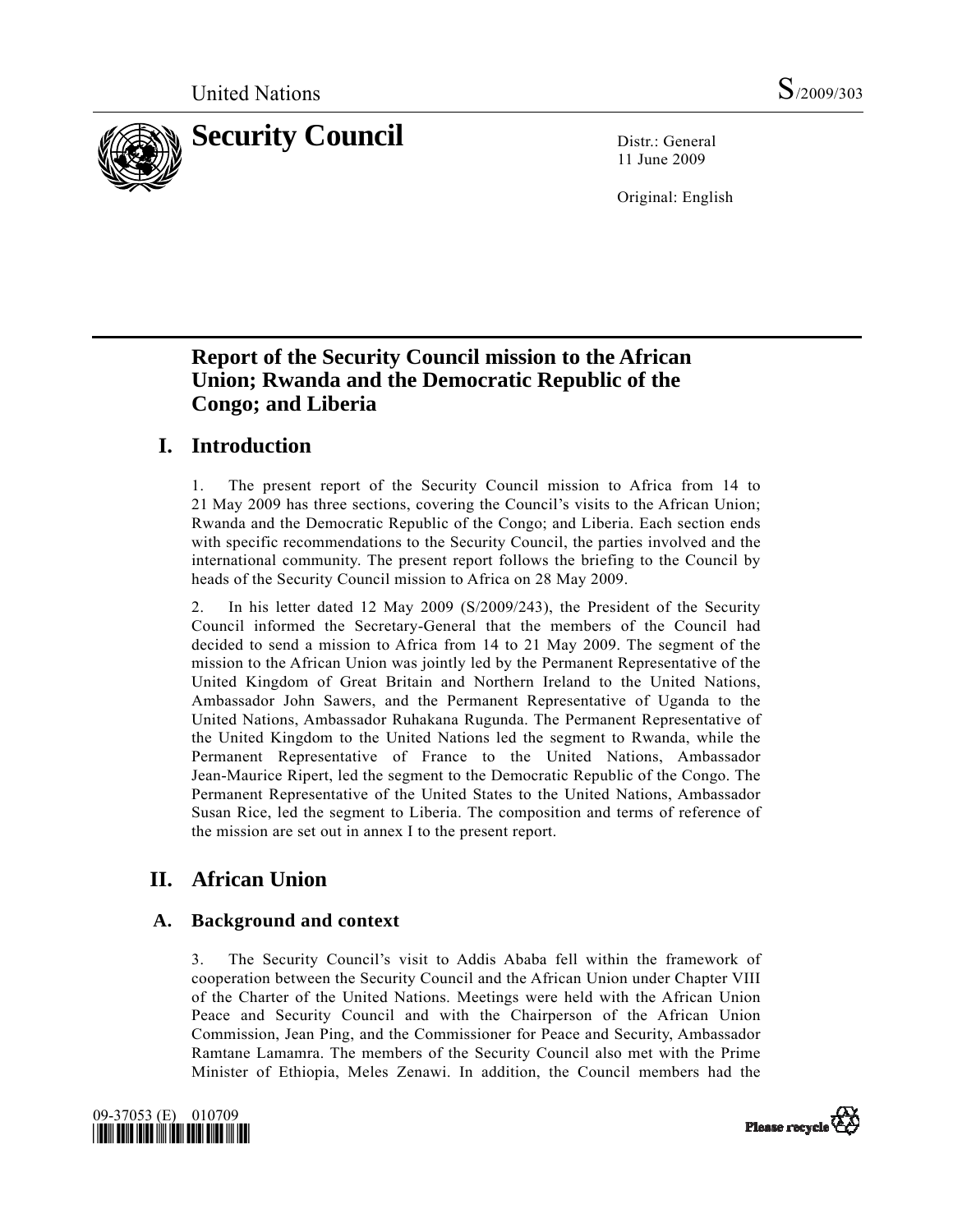opportunity to meet with the Special Envoy of the Secretary-General to the Great Lakes region, former President Olusegun Obasanjo, regarding the situation in eastern Democratic Republic of the Congo and the Great Lakes region, which is summarized in section II of the present report.

## **B. Meeting with the Chairperson of the African Union Commission and the Commissioner for Peace and Security**

4. The Chairperson of the African Union Commission welcomed the increased links between the Security Council and the African Union Peace and Security Council, the importance that the Security Council places on African questions, and its tradition of making field visits to gain a direct sense of the issues on the agenda of the Council.

5. Concerning Somalia, the members of the Security Council underscored their unanimous support for the work of the African Mission in Somalia (AMISOM), and the Burundian and Ugandan troops that presently composed it. The Council was considering the extension of the AMISOM mandate for an additional eight months. However, the Council was very concerned at the precariousness of the present situation, which had further deteriorated in the days leading up to the Council members' travel to Addis Ababa. The Council had adopted a presidential statement (S/PRST/2009/15), in which it expressed its deep concern further to the latest round of fighting in Somalia, which it saw as a direct attempt to challenge the Djibouti Agreement.

6. Commissioner Lamamra noted that the African Union Commission shared many of these concerns. While the political situation in Somalia had been evolving positively, there had been a series of negative developments on the security front. Although AMISOM had not been attacked in the recent fighting, a large number of civilians had been killed and insurgent forces, though repelled, were reportedly regrouping. While AMISOM had a strong mandate, it lacked the capabilities to respond robustly. Uganda and Burundi were both ready to deploy further battalions. But the additional battalion pledged by Sierra Leone would take a minimum of three months to deploy. Some members of the Council also raised concerns regarding the alleged sources of external support to the insurgency in Somalia, and in particular from Eritrea.

7. Concerning the Sudan, the members of the Council underlined their concern about the continued serious challenges, both with respect to the implementation of the Comprehensive Peace Agreement and the situation in Darfur, where the expulsion of a number of international non-governmental organizations had rendered an already difficult humanitarian situation critical. In this regard, the Council stressed the need to ensure the continuity of humanitarian assistance to the civilian population throughout the Sudan. The Council was encouraged by the work of the joint African Union-United Nations Chief Mediator for Darfur, Yipéné Djibrill Bassolé. It was more urgent than ever to build up the peacekeeping capacity in Darfur. Council members acknowledged that there were different views on how best to fight impunity in this context, but all were firmly in agreement concerning the importance of that fight.

8. Chairperson Ping underlined that the situation in the Sudan also remained a constant concern for the African Union. The situation must be addressed holistically,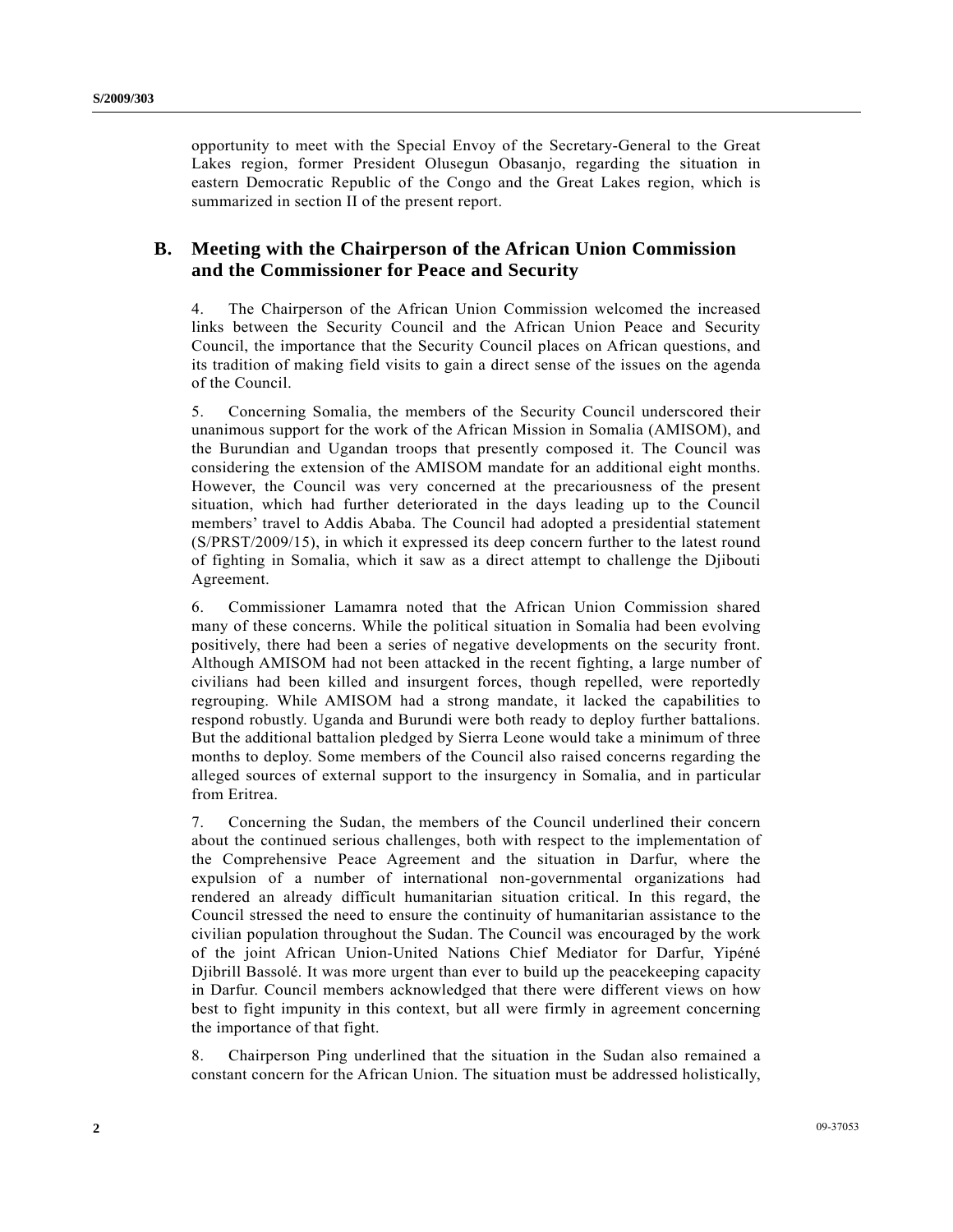taking into account the challenges of the African Union-United Nations Hybrid Operation in Darfur (UNAMID) deployment, of the need for justice, and of relations between northern and Southern Sudan, among others. He pointed out that in an earlier communiqué, the African Union had regretted that the Sudanese Government had placed obstacles in the path of the UNAMID deployment. He further noted that constant and discreet pressure from the African Union had helped to clear some of those obstacles. On justice, the African Union had pressed the Government to consider the organization of a domestic judicial process. The African Union would continue to support all initiatives towards dialogue in this regard, including the recently launched initiative by Qatar. Finally, on the NGO expulsions, the African Union suggested that a tripartite structure to examine this matter might be established, comprising the African Union, the United Nations and the Government of the Sudan.

9. In closing, Chairperson Ping briefly raised the African Union Commission's concern at the growing threat of the drugs trade on peace and security of the West African region, including in Guinea-Bissau, and that Africa would require international assistance to combat it. He also called attention to the growing maritime threat to oil platforms in the Guinea Gulf with parallels to the challenge of piracy off the Somali coast.

## **C. Third Consultative Meeting with the African Union Peace and Security Council**

10. The third consultative meeting between the members of the Security Council and the African Union Peace and Security Council was intended to further the development of an effective partnership and enhance cooperation through an exchange of views on matters of mutual interest. The agenda included a discussion of the situation in the Sudan, the situation in Somalia, the resurgence of unconstitutional changes of Governments, and the financing of peacekeeping operations in Africa. At the outset of the meeting, which was co-chaired by the Permanent Representative of Burundi to the African Union, the Chairperson of the African Union Peace and Security Council, and the Permanent Representatives of the United Kingdom and Uganda to the United Nations, in their capacities as co-leads of the Council's mission to the African Union. It was agreed, after some discussion, that the meeting of the two bodies should be considered as the third in a sequence of similar consultative meetings between the Peace and Security Council and the Security Council which took place in 2007 and 2008. It was agreed that there should be further reflection on the modalities for the organization of these discussions.

11. Turning to the situation in the Sudan, the mission began by noting that UNAMID, as a hybrid operation between the African Union and the United Nations, was a concrete expression of the commitment of the two organizations to partnership. The members of the Council stressed the need to ensure the continuity of humanitarian assistance to the civilian population throughout the Sudan. The Sudan was now entering a critical phase, with elections planned in 2010 and a referendum in 2011. As such, the Sudanese parties should be strongly encouraged to overcome any obstacles to the full implementation of the Comprehensive Peace Agreement. Concerning relations between Chad and the Sudan, the African Union Peace and Security Council had met on 8 May, following the outbreak of renewed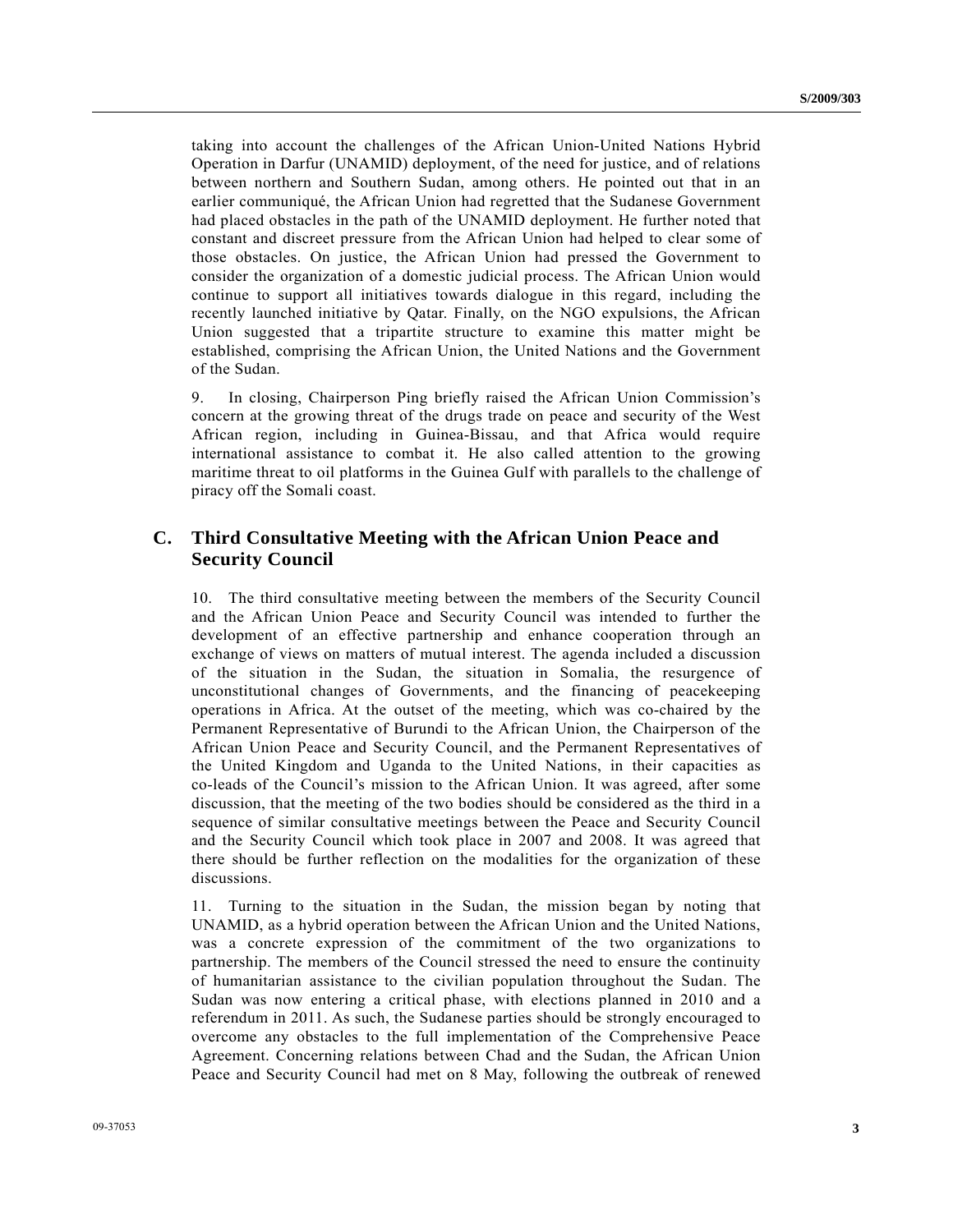conflict between rebel groups and the Chadian Government, and issued a communiqué deploring armed group attacks in eastern Chad and renewing its condemnation of any attempt at an unconstitutional change of Government in the country. The President of the Security Council had also made a statement on the same issue on 5 May 2009 (S/PRST/2009/11).

12. The members of the Council expressed serious concern regarding the humanitarian situation in the Sudan, with the rainy season in prospect and the expulsion of the international NGOs having radically reduced the capacity to meet assessed and critical needs. Overall, a dual track was needed, combining both political and peacekeeping initiatives. The recent announcement by the Sudanese Government of a timetable for elections was a welcome development — the conduct of free and fair elections and referendums was a vital dimension of the Comprehensive Peace Agreement. Within the Council, there was unanimity on the need to fight impunity, even if there were some differences on how to move towards that goal. Another Council member raised the question of the International Criminal Court indictment against Sudanese President Omar El-Bashir, noting that a middle position needed to be found, reconciling the imperatives of peace and justice. On Chad, the Council members underlined that any attempt to destabilize a sovereign Government was unacceptable.

13. On Somalia, the African Union Peace and Security Council considered that while there had been some progress on the political front, the security situation was once more of considerable concern. The Somalis urgently needed to be provided with the strength to ensure their own security; the Transitional Federal Government needed to be exempted from the existing arms embargo so it could effectively counter the present insurgency; and a full United Nations peacekeeping operation should be deployed as early as possible. In the meantime, the United Nations support to AMISOM should be fast-tracked, as should the financial support pledged at the recent donors' conference in Brussels.

14. The members of the Council considered that the situation in Somalia was precarious. Following the recent presidential statement (S/PRST/2009/15), some members of the Council expressed further concern over reports of flows of arms and fighters from Eritrea, in violation of the arms embargo. The Council was also presently considering a new resolution, which would provide a logistical support package to AMISOM through assessed contributions from the States Members of the United Nations.

15. The members of the Council shared the view that the deployment of a United Nations peacekeeping operation would be important when the conditions were right. It was noted that, consistent with Security Council resolution 1853 (2008), some exemptions could be granted by the Security Council Sanctions Committee in order to train and equip the Transitional Federal Government and its security forces.

16. Turning to the question of unconstitutional changes of Government in Africa, the African Union indicated that it had taken a very strong position against a number of recent such changes in Government. The Security Council had also adopted a presidential statement on 5 May 2009 (S/PRST/2009/11), in which it expressed concern at the possible violence that might accompany such events, and welcomed the efforts of the African Union to settle conflicts and promote constitutional order in Africa; the Council also welcomed the decision of the twelfth Ordinary Session of the Assembly of the African Union, held from 1 to 3 February 2009, in which the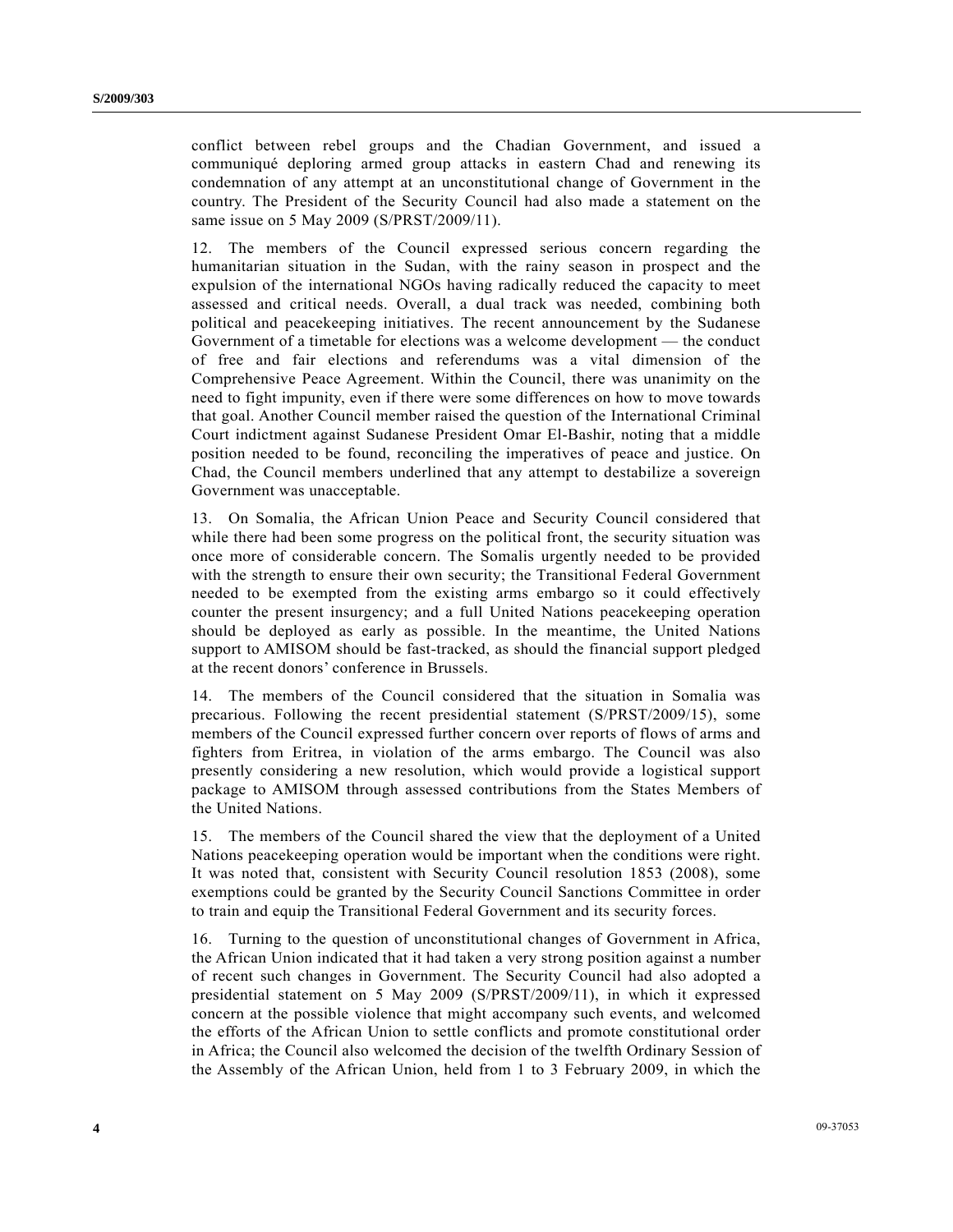Assembly had expressed the African Union's concern and condemnation of the resurgence of coups d'état.

17. Finally, the discussion turned to the financing of peacekeeping operations in Africa, and the report of the African Union-United Nations panel on modalities for support to African Union peacekeeping operations (the "Prodi report") (S/2008/813, annex) in particular. The Peace and Security Council proposed that a joint commission be established between the African Union and the United Nations to examine the Prodi report recommendations and to look at funding for their implications. With the economic crisis and the achievement of the Millennium Development Goals at risk, it was not realistic to expect African nations to place major financial means at the disposal of peacekeeping efforts. A possible Security Council resolution authorizing assessed contributions to support AMISOM would, therefore, be greatly welcomed. The members of the Council underlined that it took very seriously the need to support the development of African peacekeeping, as demonstrated through the unique support package being developed for AMISOM. They noted that a report of the Secretary-General, including concrete recommendations in that regard, was expected by mid-September. All were agreed that there was an imperative to find better financial mechanisms, and this had been the genesis of the "Prodi panel", the African Union-United Nations panel chaired by Romano Prodi, former Prime Minister of Italy.

18. Following the conclusion of the substantive discussion, the members of the Security Council and the Peace and Security Council together adopted a joint communiqué, which is reproduced in annex II to the present report.

## **D. Meeting with the Prime Minister of Ethiopia, Meles Zenawi**

19. During their visit to Addis Ababa, the members of the Council also met with Meles Zenawi, the Prime Minister of Ethiopia, and discussed the situations in Somalia and the Sudan, and the recent difficulties between Eritrea and Djibouti. The Prime Minister indicated that he did not consider the situation in Somalia to be irreversible. AMISOM, however, would need urgently to be consolidated. Several members of the Council asked what more might be done to stem the reported arms flows from Eritrea.

20. On the Sudan, the members of the Council raised concern regarding obstacles to the implementation of the Comprehensive Peace Agreement and to the peace process in Darfur, as well as with respect to the expulsion of the international NGOs and the indictment of President El-Bashir by the International Criminal Court. The Prime Minister expressed concern regarding the slow implementation of the Comprehensive Peace Agreement and increasing instability in Southern Sudan. He also regretted the "see-sawing" of rebel movements between Chad and the Sudan over many years.

21. On Eritrea and Djibouti, the Prime Minister expressed the hope that Eritrea would take measures to resolve the differences between the two countries. He encouraged the Security Council to put pressure on Eritrea in that regard.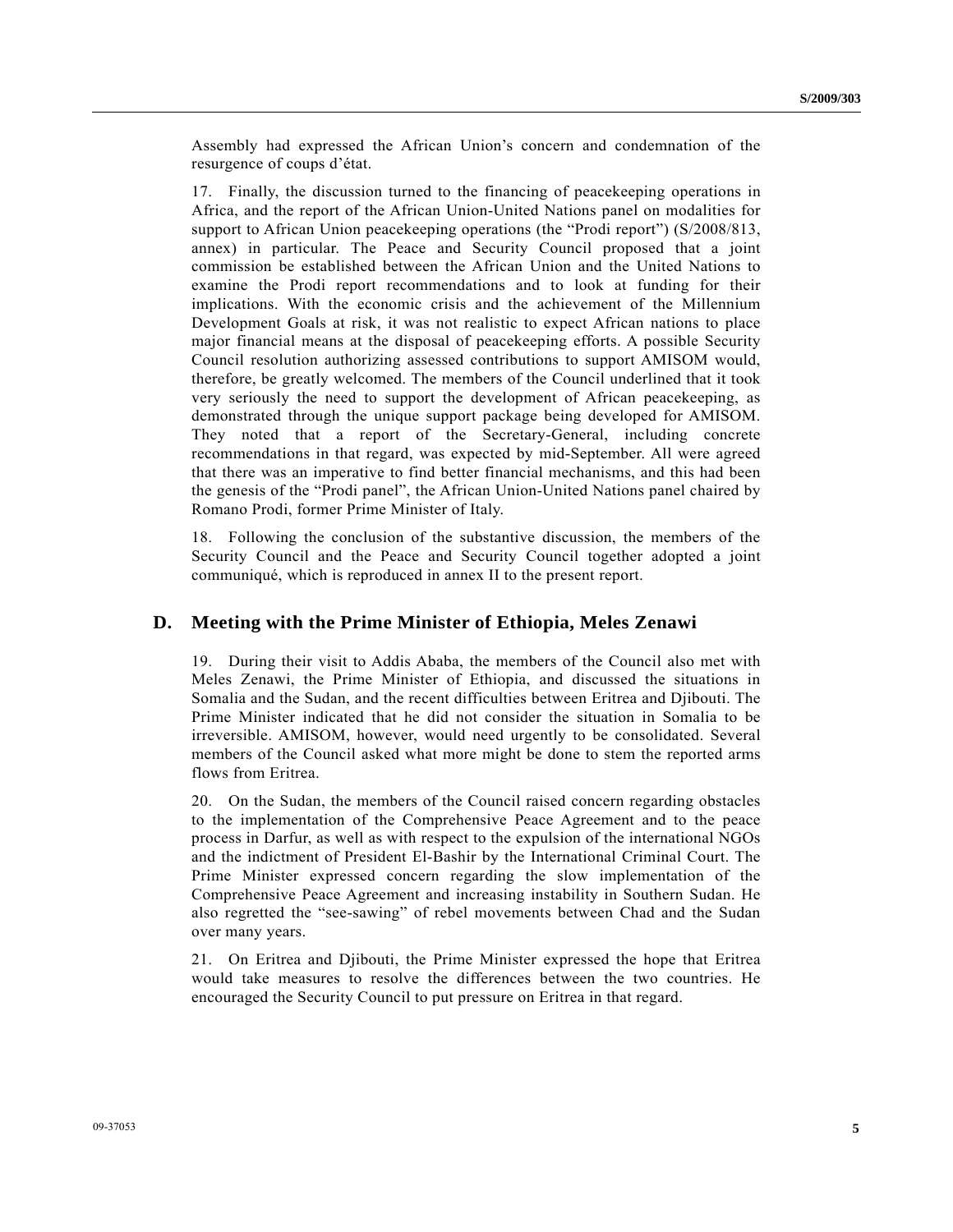### **E. Recommendations**

22. Taking into account the views expressed by the mission's interlocutors and the conclusions drawn from the various exchanges, the members of the Council recommend:

 (a) Emphasizing the importance that the Security Council places on its cooperation with the African Union to address with effectiveness pressing matters of peace and security on the African continent, that the Security Council pursue further consultations with the African Union on ways and means to strengthen their cooperation;

 (b) That the Security Council should continue to work closely with the African Union Peace and Security Council to strengthen further and enhance their cooperation, particularly in the prevention and resolution of conflicts, peacekeeping and peacebuilding, including the promotion of human rights, democracy and the rule of law and constitutional order in Africa;

 (c) In particular, that the Security Council work closely with the Peace and Security Council to agree upon the optimum modalities for the organization of their consultations, including their next consultative meeting in New York, in 2010, at a date to be agreed upon;

 (d) With reference to the report of the African Union-United Nations panel on modalities for support to African Union peacekeeping operations, including the funding of African Union-led peace support operations, that the Security Council should carefully consider the recommendations of the forthcoming report to be submitted by the United Nations Secretary-General no later than 18 September 2009, in accordance with the statement by the President of the Security Council of 18 March 2009 (S/PRST/2009/3), together with the African Union input to that report;

 (e) In the light of the recent adoption of a presidential statement on the issue of unconstitutional changes of Government in Africa (S/PRST/2009/11), that the Security Council reflect on whether further measures may prove necessary at an appropriate moment, including in support of the African Union's own efforts to address such situations on the continent;

 (f) That the Security Council remain actively seized of the deteriorating situation in Somalia, that it consider further measures to strengthen AMISOM, including through supporting steps to accelerate the deployment of additional battalions and through the possible adoption of enhanced mechanisms to ensure that AMISOM receives the necessary financial support in a sustained manner, and that it review whether further action may be necessary in response to reports of external support to insurgent groups, in violation of the existing arms embargo on Somalia;

 (g) That the Security Council, working closely with the African Union, strongly encourage the Sudanese parties to overcome any obstacles to the full implementation of the Comprehensive Peace Agreement, continue to provide all political and other support to the work of the Joint African Union-United Nations mediation in Darfur, under the leadership of the Joint African Union-United Nations Chief Mediator, Mr. Bassolé, and take further steps to accelerate the deployment to full strength of UNAMID and to support the implementation of the UNAMID mandate.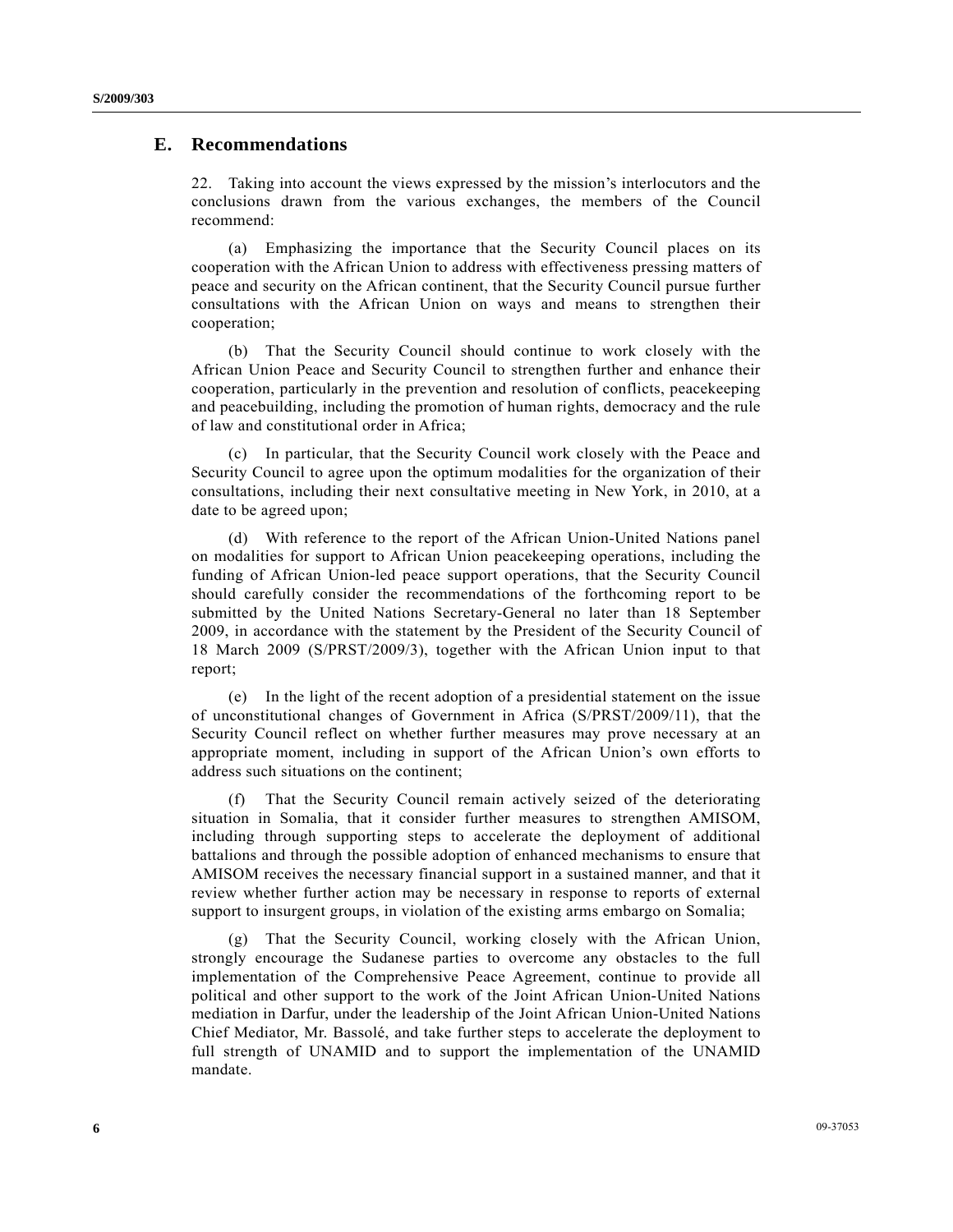# **III. Rwanda and the Democratic Republic of the Congo**

## **A. Background and context**

23. The Council's mission to Rwanda and the Democratic Republic of the Congo took place following recent major developments that significantly reshaped the security and political landscape in eastern Democratic Republic of the Congo and the Great Lakes region. In this regard, the Governments of the Democratic Republic of the Congo, Rwanda and Uganda agreed to work together to address the issue of the armed groups in eastern Democratic Republic of the Congo which pose a threat to the stability for the Democratic Republic of the Congo and the region. Following the events of October-November 2008, when the renewed fighting between the Forces armées de la République démocratique du Congo (FARDC) and Congrès national pour la défense du peuple (CNDP) in North Kivu reached a critical point, CNDP announced, in January 2009, the change of its leadership; the end of hostilities with the Government of the Democratic Republic of the Congo; and its agreement to integrate, alongside other Congolese armed groups, into FARDC. These undertakings were consolidated in the agreements of 23 March signed between the Government of the Democratic Republic of the Congo, CNDP, and the other armed groups operating in the Kivus, which were concluded under the auspices of former President of Nigeria, General Olusegun Obasanjo, the Special Envoy of the Secretary-General for the Great Lakes Region, together with his Co-Facilitator, the former President of the United Republic of Tanzania, Benjamin Mkapa. In parallel, and against the backdrop of improved relations between the Governments of the Democratic Republic of the Congo and Rwanda, the two countries began joint military operations against the Forces démocratiques de liberation du Rwanda (FDLR) on 20 January 2009.

24. On 25 February, the day after the conclusion of the joint Democratic Republic of the Congo-Rwanda military operations and the departure of the Rwanda forces from the Democratic Republic of the Congo, the United Nations Organization Mission in the Democratic Republic of the Congo (MONUC) and FARDC reached agreement on a joint plan to carry forward FARDC-led operations against FDLR in the Kivus. The operation, entitled "Kimia II", aimed to pursue the neutralization of FDLR by preventing it from reoccupying former positions and by cutting its lines of economic sustenance. Kimia II began shortly thereafter in North Kivu, with MONUC support. In the meantime, on 26 January, CNDP and other armed groups in North Kivu began an accelerated integration into FARDC. The newly integrated units were deployed throughout North Kivu to undertake the Kimia II operations.

25. In an effort to limit the humanitarian consequences of the military effort, and in accordance with its mandate, MONUC also focused on efforts to protect civilians. On the military side, this involved deploying up to 40 company operating bases and temporary operating bases in areas of known and assessed threat throughout North Kivu. At the same time, MONUC piloted a new concept of civilian joint protection teams which were deployed alongside many of the company operating bases and temporary operating bases to enhance coordination between the humanitarian and military communities on protection issues, and improve information-sharing and awareness-raising with the local population.

26. The Rwanda-Democratic Republic of the Congo operation resulted in a marked increase in the repatriation to Rwanda of FDLR combatants and their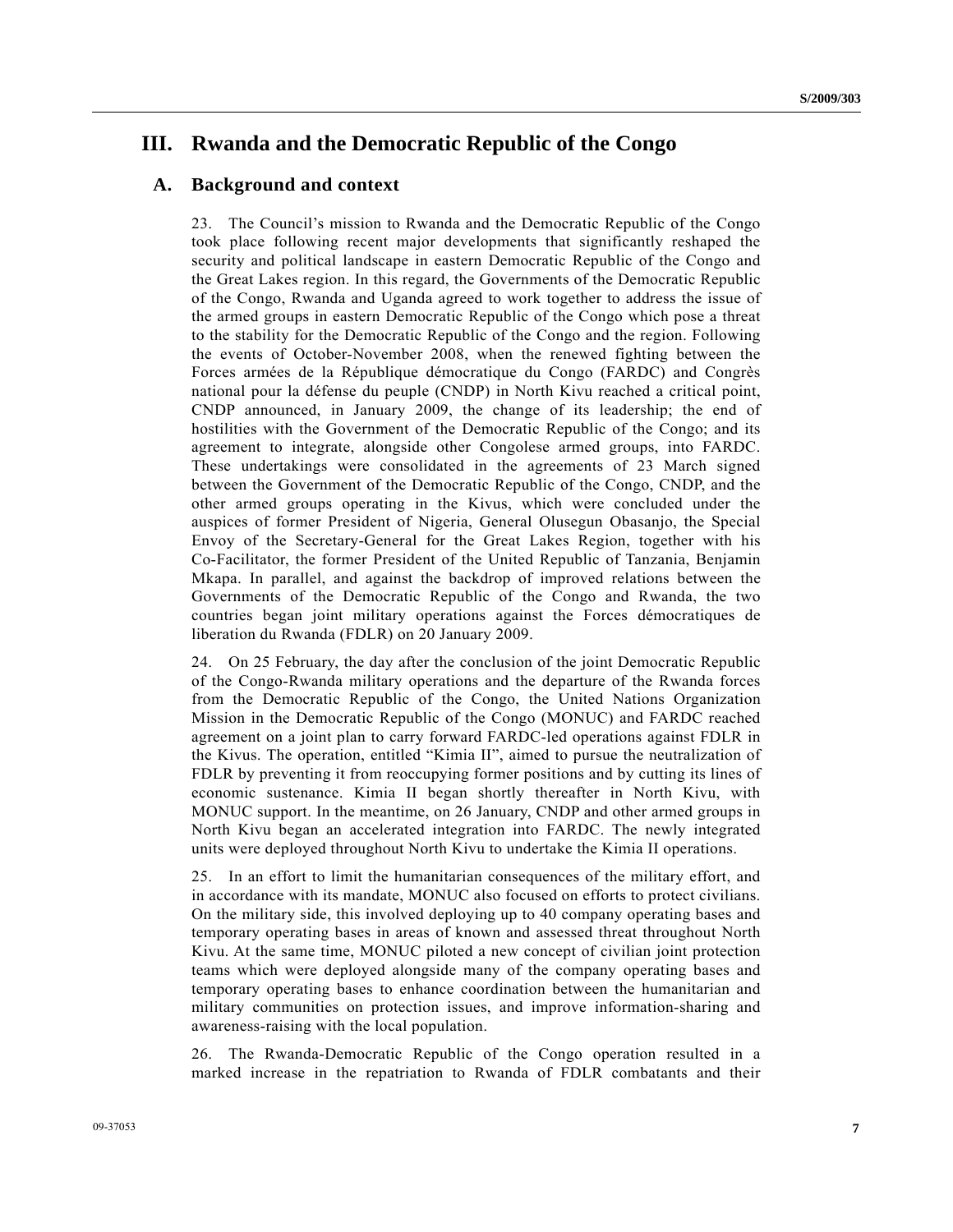dependents, as well as civilians. Since the beginning of the year nearly 8,000 Rwandans have returned. Of these, between January and February 2009, some 1,198 FDLR ex-combatants and their dependents took advantage of facilitated repatriation opportunities offered by MONUC and the demobilization and reinsertion programmes provided by the Government of Rwanda. Since then, a further 481 were repatriated as a result of Kimia II as at 1 May.

27. In Province Orientale, the Ugandan rebel group, the Lord's Resistance Army (LRA) exacted heavy reprisals against populations in Haut and Bas Uélé following the start of the joint Uganda-Democratic Republic of the Congo-Southern Sudan operations on 14 December 2008. Since the departure of the Uganda forces from the Democratic Republic of the Congo, MONUC has continued to support FARDC-led operations against LRA, and has redeployed assets including two attack helicopters and one battalion to enhance efforts to protect civilians. At the same time, increased militia activity in Ituri in the months preceding the visit of the members of the Council also necessitated MONUC support to FARDC-led operations there.

28. Against this backdrop, the resignation on 25 March of Vital Kamerhe, the former Speaker of the Democratic Republic of the Congo National Assembly who had criticized President Kabila's decision to allow Rwandan troops into North Kivu, resulted in a further realignment in favour of the Presidential majority within the legislature. While preparations for the planned local elections were under way, the ability and will to conduct them in a timely manner before the scheduled 2011 national elections remained unclear at the time of the visit of the members of the Council.

29. In that context, the tenth mission of the members of the Security Council to the Great Lakes region aimed to express the Council's strong support for the improved relations between the Democratic Republic of the Congo and Rwanda, and to encourage them to continue reinforcing their political, military and economic cooperation, including with respect to stemming the illegal trafficking of natural resources, in order to guarantee the long-term stabilization of the Great Lakes region. The members of the Council also wished to stress the importance of reinvigorating the spirit of the Goma and Nairobi processes that, together with the 23 March agreements, constitute a viable framework to resolve the issue of the ongoing presence of Congolese and foreign armed groups in eastern Democratic Republic of the Congo.

30. In the Democratic Republic of the Congo, the mission sought to emphasize the primary importance it attaches to protecting civilians, including with respect to sexual violence and children associated with armed groups, as well as combating impunity and respect for human rights. The members of the Council aimed to emphasize the responsibility of the Government of the Democratic Republic of the Congo in that regard, while reaffirming its full support to MONUC. The Security Council mission also sought to underline the need to enhance efforts to fight impunity and ensure that those responsible for serious violations of human rights and humanitarian law are brought to justice, including at a high level within FARDC. The mission wished to emphasize, in this regard, the imperative to address the scourge of sexual violence, which continues to exact a horrendous toll on the women and girls of the Democratic Republic of the Congo.

31. Another important element which the members of the Council aimed to underscore was the need to intensify efforts to reform the security sector, including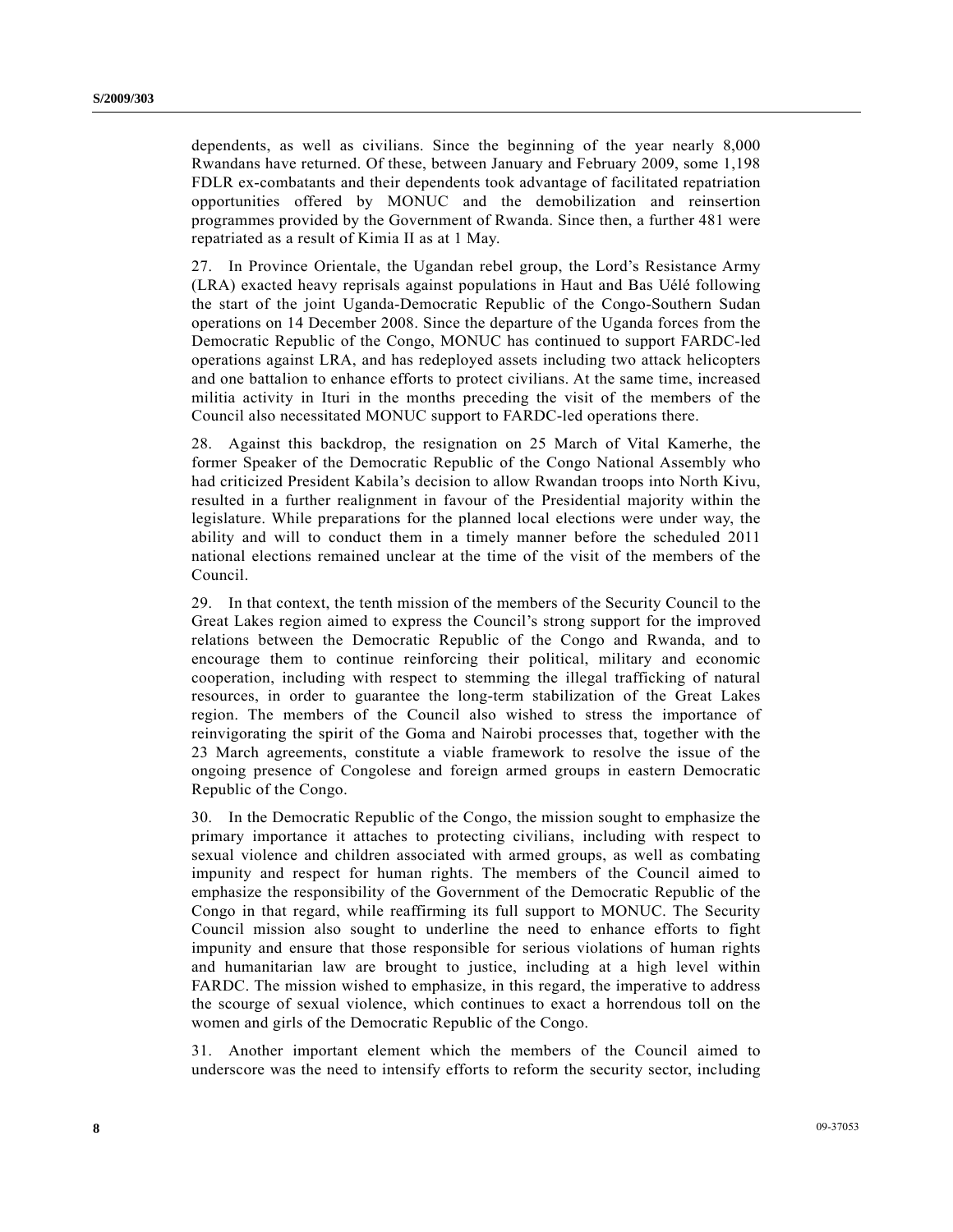immediate measures that could be taken to reform the army in the light of the integration of large numbers of CNDP and other armed group elements into FARDC, as well as with respect to the reform of the Congolese police (PNC). While recognizing the major challenge this will involve, the mission sought to underline that the international community was prepared to increase and better coordinate its support for Congolese efforts that were based on a sustainable and realistic strategy in that regard.

32. In terms of MONUC, the members of the Council wished to reaffirm its support for the work undertaken by the Mission in what remains one of the most complex and intricate environments ever faced by a peacekeeping mission. At the same time, the Council members aimed to seek the views of Government and MONUC interlocutors regarding the parameters of the MONUC mandate, its performance, and the future of the Mission, including with respect to its eventual drawdown and the progressive handover of its tasks in western Democratic Republic of the Congo, which was requested by the Council in resolution 1856 (2008).

## **B. Meeting with the Special Envoy of the Secretary-General for the Great Lakes Region, former President Olusegun Obasanjo**

33. The Special Envoy of the Secretary-General noted that much progress had been achieved since his last briefing to the Security Council in New York in January 2009. In his view, the normalization of relations between the Democratic Republic of the Congo and Rwanda was proceeding steadily. In eastern Democratic Republic of the Congo, while the humanitarian situation remained difficult, there had been some improvements since the decision by CNDP and other armed groups to integrate into the Congolese armed forces, and the arrest of Laurent Nkunda. However, the situation remained fragile. At the operational level, salaries, support and logistics for the newly integrated ex-combatants remained uncertain. At the political level, challenges also remained, including with respect to the transformation of CNDP and of other armed groups into political parties.

34. The Special Envoy and his Co-Facilitator had in this context focused on providing political encouragement and exerting pressure on the parties through regular consultations with the Presidents and Government officials in Kinshasa and Kigali, as well as key stakeholders in the Kivus. Such follow-up, including through the aegis of the international follow-up committee established under the 23 March 2009 agreements signed in Goma, had already yielded concrete results, including the creation of the National Follow-Up Committee envisaged in the agreements; the passage of the Law on Amnesty on 12 May; the April meetings between the Democratic Republic of the Congo, Rwanda and the Office of the United Nations High Commissioner for Refugees to discuss modalities for refugee return; the meeting in May between the Governors of North and South Kivu as well as those from neighbouring provinces in Rwanda, Burundi and the United Republic of Tanzania; steps towards the removal of the remaining "parallel administrations" in parts of North Kivu by CNDP; and discussions regarding modalities for the release of CNDP political prisoners.

35. The Special Envoy also noted progress at the bilateral and regional levels. At the bilateral level, the "Four plus Four" Commission, bringing together the Foreign Ministers and Army Chiefs of Staff of the Democratic Republic of the Congo and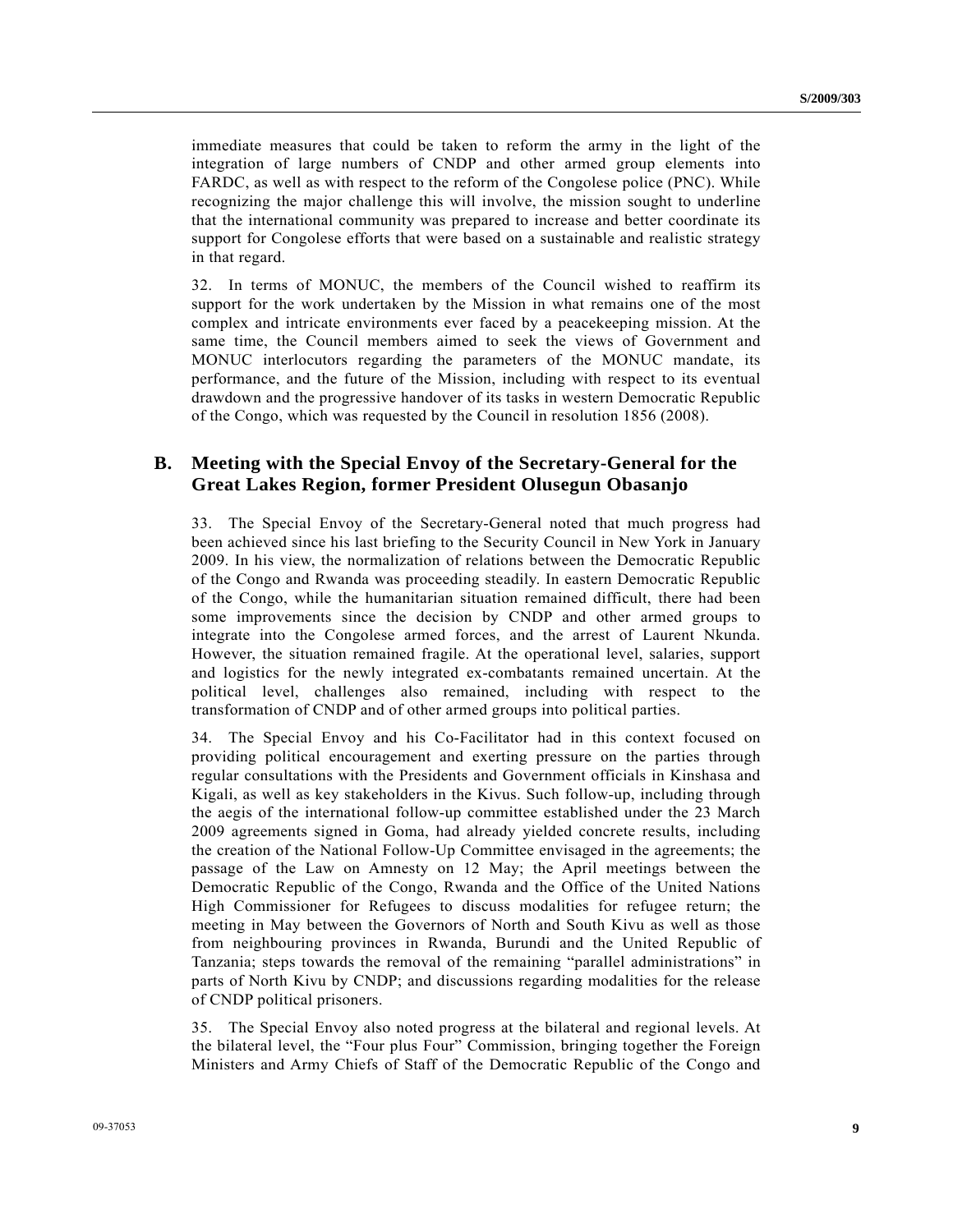Rwanda, continued frequent meetings. The joint Rwanda-Democratic Republic of the Congo military operations against FDLR had helped to build confidence, and both Presidents had expressed their satisfaction to the Special Envoy regarding their political outcome. On the diplomatic front, the joint operations had also generated momentum for further discussions in the Four plus Four Commission towards both deepening economic cooperation and renewing formal diplomatic relations. On 7 May, Rwanda designated an Ambassador to Kinshasa, and the Democratic Republic of the Congo shared a list of possible Ambassadors to Kigali with Rwanda. The Democratic Republic of the Congo also recently made known its choice for the position of Deputy Head of the Economic Community of the Great Lakes Countries. It was now important to concentrate on restoring full confidence. In the Special Envoy's view, the relationship between the two Presidents would need continued encouragement, and it might now be opportune for the two leaders to meet again, perhaps on the margins of the next summit of the International Conference on the Great Lakes Region, which is planned to take place in Zambia in June. At the regional level, the Special Envoy had remained in regular contact with President Kibaki, in his capacity as International Conference on the Great Lakes Region Chair, had briefed a wide cross-section of regional Heads of State, and had recently briefed President Ghadafi, in his capacity as Chairperson of the African Union. Special Envoy Obasanjo also noted his intention to help the leaders of the region revive the Pact on Security, Stability and Development in the Great Lakes region of Africa.

36. Looking ahead, Special Envoy Obasanjo outlined six priorities, namely, the consolidation of the newly integrated armed forces into the Congolese army, including through regular payment of salaries; concerted military, political, and legal actions against FDLR; the overall implementation of the 23 March agreements, backed by targeted international support; additional steps to strengthen the confidence between Rwanda and the Democratic Republic of the Congo; further international support to building institutions in the Democratic Republic of the Congo, and a focus on security sector reform in particular; and ensuring the continued engagement of Great Lakes leaders and the African Union, including the implementation of the "Stability Pact". The Special Envoy also suggested that a donors' conference could be held in the coming months to raise additional resources in support of recovery, the extension of State authority and security sector reform.

37. Members of the Council congratulated the Special Envoy and his Co-Facilitator on the success so far achieved, and again welcomed the rapprochement between the Democratic Republic of the Congo and its neighbours. They encouraged him to continue his work to help the region's leaders to deepen and consolidate that rapprochement. They further pointed to the need to bring the Democratic Republic of the Congo's natural resources fully under the control of the State, to the benefit of its population, the need to pursue efforts to help the Democratic Republic of the Congo to acquire a professional army, and on the vital necessity of vetting mechanisms to prevent those known to have violated human rights and committed acts of sexual and gender-based violence from holding positions within it.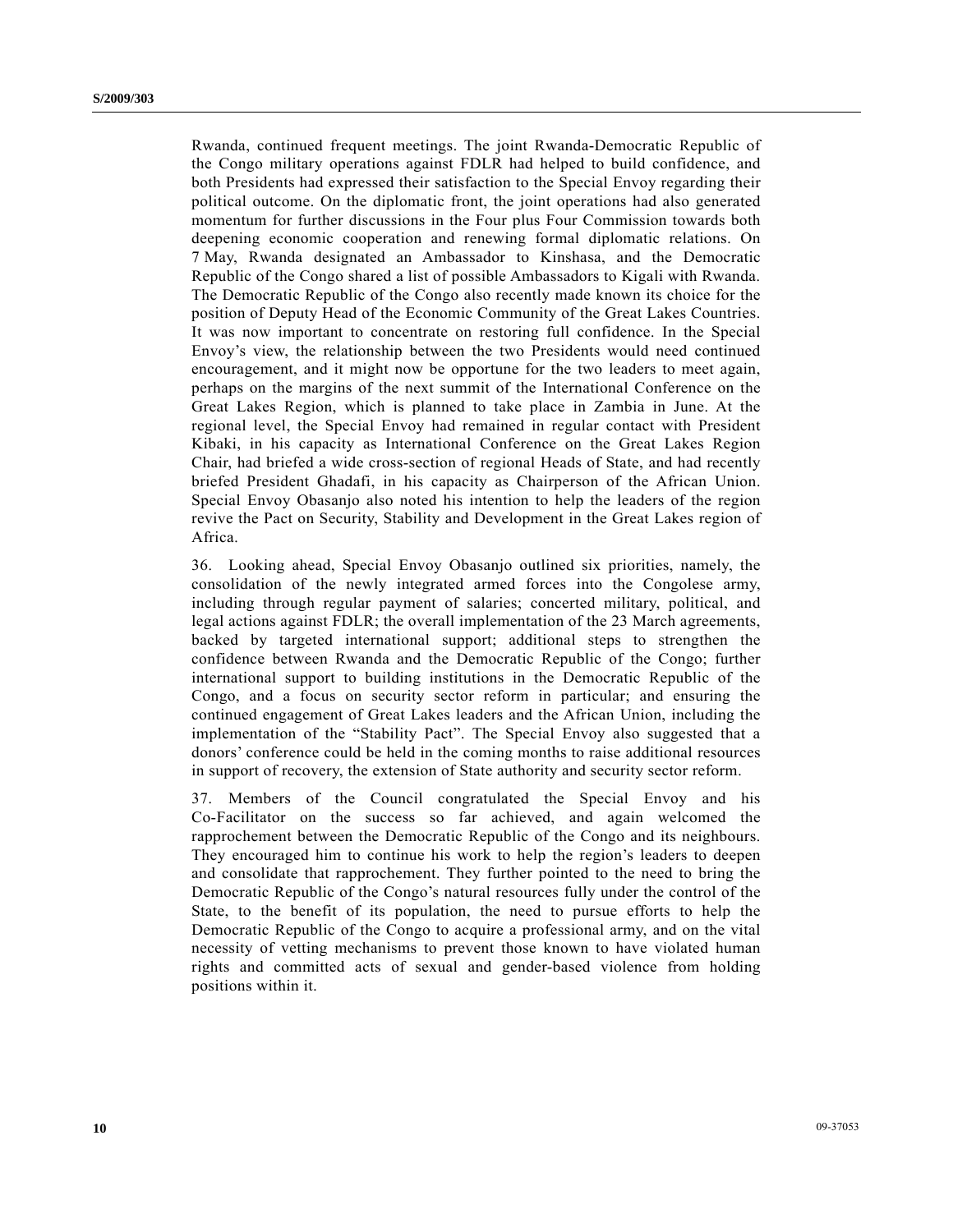## **C. Meetings in Kigali**

38. In Rwanda, the Security Council mission, led by the Permanent Representative of the United Kingdom to the United Nations, Ambassador John Sawers, met in Kigali with President Paul Kagame and Rosemary Museminali, the Minister for Foreign Affairs. The members of the Council also had the opportunity to visit the Genocide Memorial at Gisozi, a stark reminder of the horrific events of 1994, the consequences of which continue to affect the subregion. The mission also visited a demobilization centre in Mutobo, where they met with recently demobilized FDLR ex-combatants who told the members of the Council their stories of life in eastern Democratic Republic of the Congo, and expressed their appreciation for the opportunity to return to normal life in Rwanda.

39. President Kagame expressed his view that the marked difference in the situation in eastern Democratic Republic of the Congo in the last six months, compared to the previous 15 years, was a result of increased ownership of the problem posed by the continued presence of FDLR in eastern Democratic Republic of the Congo by the Government of the Democratic Republic of the Congo. He was encouraged by the improved relations between the Democratic Republic of the Congo and Rwanda, which had led to what he considered to be very effective joint Democratic Republic of the Congo-Rwanda military operations against FDLR in January and February 2009.

40. In the President's assessment, the joint operations had contributed to an improvement in the situation in eastern Democratic Republic of the Congo, particularly in North Kivu. However, he felt that there was still a lot to be achieved and that the joint operation would have required more time to accomplish in full its desired results. The President expressed hope that the Rwandan and the Democratic Republic of the Congo Governments could find more grounds to continue to work together to address the problem of FDLR. President Kagame also noted the need to work with the international community to tackle the root causes of the problems in eastern Democratic Republic of the Congo, and not just the consequences, including the recruitment of child soldiers, sexual violence and the illegal exploitation of natural resources.

41. In President Kagame's view, one of the root causes of the problem was the absence of effective State authority in eastern Democratic Republic of the Congo and the overall lack of governance and institutional capacity, which contributed to the illegal exploitation of natural resources in the Democratic Republic of the Congo. In this regard, he firmly refuted all accusations that Rwanda was involved in any exploitation of natural resources from the Democratic Republic of the Congo. That point, among others, was emphasized by the Minister for Foreign Affairs, who in addition welcomed Security Council resolution 1857 (2008), by which the Council strengthened the linkages between the illegal exploitation of natural resources and sanctions.

42. In terms of the present situation in eastern Democratic Republic of the Congo, President Kagame expressed concern that the momentum generated by the joint Rwanda-Democratic Republic of the Congo military operation had not been sustained and that the follow-on operations led by FARDC had not yet been as effective as desired, with FDLR returning to locations from where they had been dislodged and carrying out attacks against civilians, creating further displacements.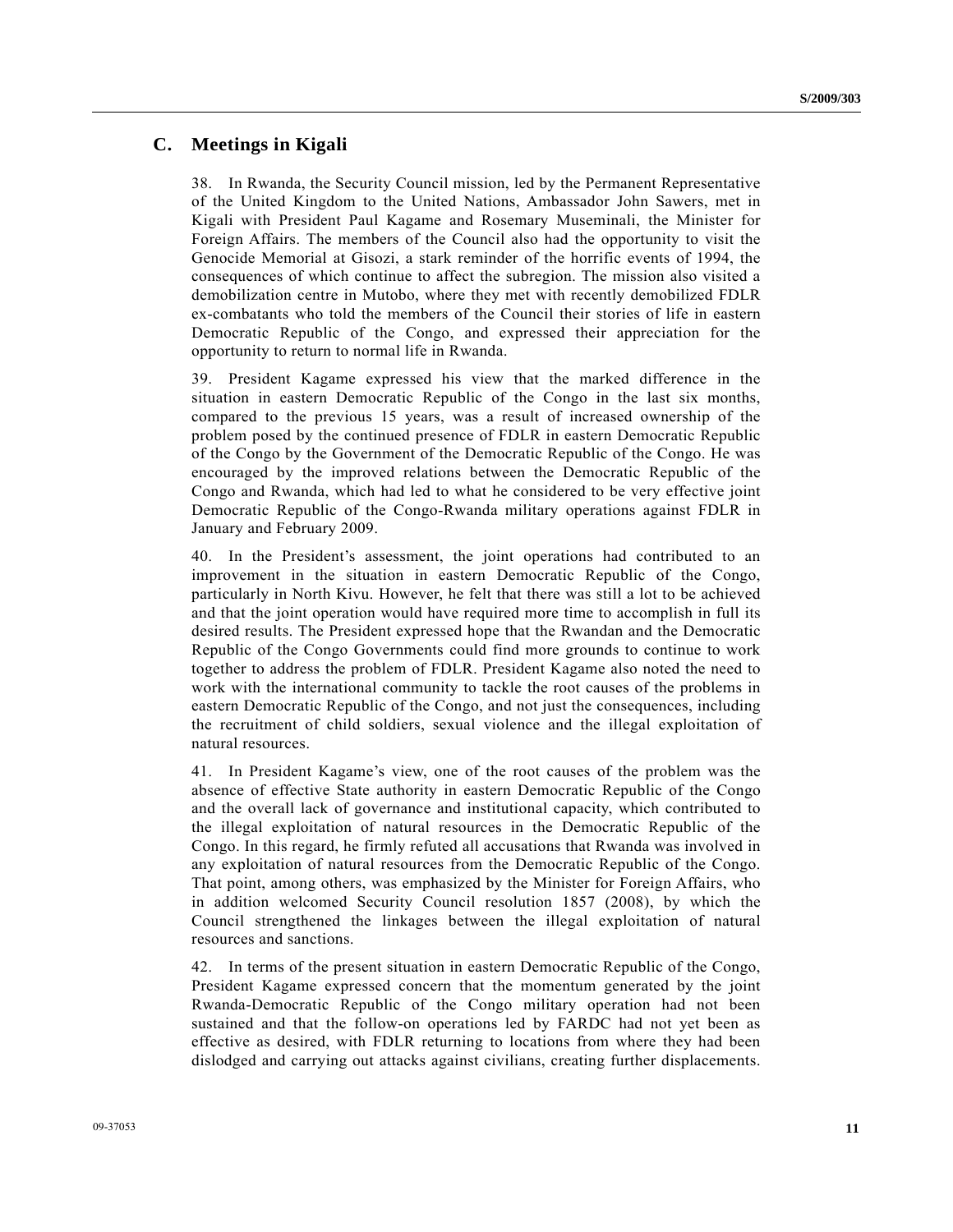He encouraged the Security Council to consider reviewing the MONUC mandate and strength so as to streamline and focus its activities on addressing the root causes of the problem. President Kagame also confirmed Rwanda's readiness to participate in future joint operations in the Democratic Republic of the Congo against FDLR.

43. These points were echoed by the Minister for Foreign Affairs, who urged the Council to implement its resolution 1804 (2008), providing for the imposition of sanctions against leaders of FDLR who, often from their home bases in Europe or North America, perpetuate the hate and fear that impedes the rank and file from returning and reintegrating normal life in Rwanda. In that connection, while welcoming the measures taken in March 2009 against four senior FDLR leaders, she urged the Council to initiate a thorough investigation of the list of 19 suspects which Rwanda had submitted to the Security Council Sanctions Committee.

44. The Foreign Minister also informed the members of the Council of recent efforts undertaken by Rwanda and the Democratic Republic of the Congo to solidify the improvement in their bilateral relations. She highlighted the recent appointment by Rwanda of its first Ambassador to Kinshasa, Amandin Rugira, since diplomatic ties between the two countries were severed in 1998. In addition, the Foreign Minister noted that Rwanda and the Democratic Republic of the Congo had reached agreement, in the context of the Four plus Four Commission, to develop a joint plan aimed at continuing cooperation on dealing with FDLR. The Foreign Minister noted that such cooperation could include the provision of military training to the FARDC. The members of the Council were also informed of concrete measures that had been taken to broaden and deepen relations at the regional level, including with respect to the revitalization of the Economic Community of the Great Lakes Region and the meeting in May of the Governors of the subregion, which the countries involved had agreed would now take place twice a year.

45. The Foreign Minister also indicated Rwanda's readiness for the transfer of International Criminal Tribunal for Rwanda cases to the Rwandan justice system. She also stressed the Rwandan Government's request that the Tribunal's archives be transferred to Rwanda.

46. The members of the Council welcomed the improved relations between the Democratic Republic of the Congo and Rwanda, which all agreed had had an important impact on the situation in eastern Democratic Republic of the Congo. They encouraged a broadening and deepening of the relationship, and welcomed the concrete measures outlined by Rwanda in that regard. The mission also welcomed President Kagame's reaffirmation that Rwanda stood ready to be part of the solution in eastern Democratic Republic of the Congo and to participate as necessary in the efforts of the Democratic Republic of the Congo Government to address them.

47. The status of the peace process in Burundi was also raised with the President and Foreign Minister, especially in the light of the expected withdrawal in June of the South African contingent that comprises the African Union Special Task Force.

### **D. Meetings in Goma**

48. In the Democratic Republic of the Congo, the Security Council mission led by the Permanent Representative of France to the United Nations, Ambassador Jean-Maurice Ripert, visited Kinshasa and Goma. In Goma, the members of the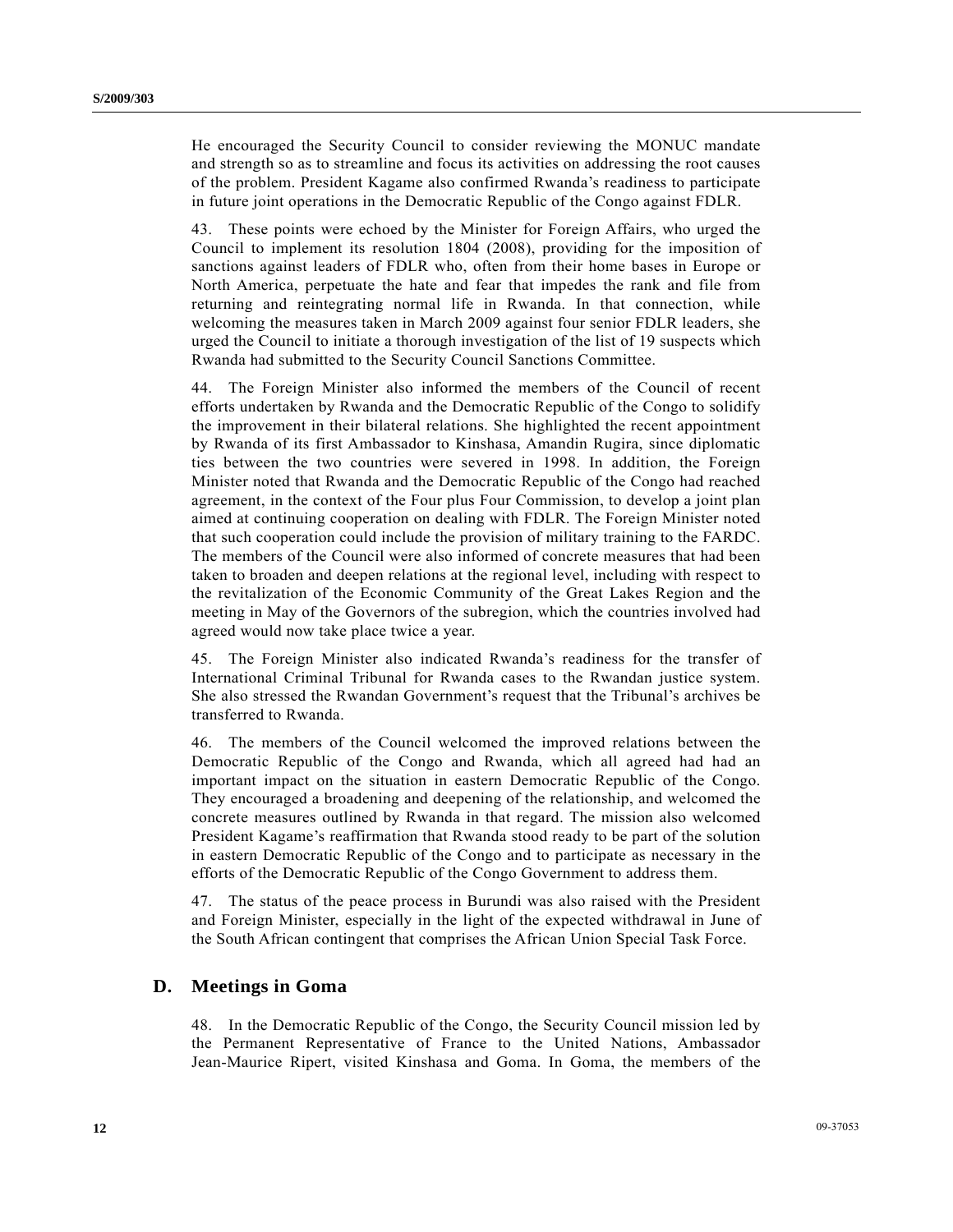Council met with the Governor of North Kivu, Julien Paluku, and senior FARDC and PNC officials including several *auditeurs militaires*. The mission also received briefings by MONUC regarding the ongoing military operations against FDLR, the Forces de résistance patriotiques en Ituri (FRPI) and LRA, as well as the United Nations Support Strategy for Stabilization and Security for Eastern Democratic Republic of the Congo. In addition, Council members met with the humanitarian community, including local NGOs. The Council mission travelled to Kiwanja Internally Displaced Person camp where they met with local authorities, internally displaced persons, and MONUC, including a joint protection team based there. Security Council members also met with victims of sexual violence at the HEAL Africa hospital.

49. Overall, the members of the Council agreed that recent developments in eastern Democratic Republic of the Congo and the subregion were encouraging and had the potential to address one of the root causes of the conflict in the Kivus, namely, the question of the continued presence of foreign armed groups in eastern Democratic Republic of the Congo. The developments also opened new opportunities to make progress on a number of pressing issues that have contributed to instability in eastern Democratic Republic of the Congo, including the much needed reform of the Congolese army and the restoration of State authority.

50. However, the mission observed that the situation in eastern Democratic Republic of the Congo remained fluid and volatile. Operations against FDLR had been accompanied by an increase in threats and attacks against civilians by the armed group in both North and South Kivu, where planning had been completed at the time of the members of the Council's visit, but the military effort had yet to begin. The humanitarian situation also remained dire in eastern Democratic Republic of the Congo, with fresh displacements of populations in the Kivus, as well as in Ituri and Haut and Bas Uélé.

51. The integration of CNDP and other armed groups into FARDC had also not been unproblematic. A key concern observed by the members of the Council was that many of the newly integrated FARDC elements had yet to receive their salaries, supplies and equipment. As a result, some desertions from the FARDC ranks had been reported. More widely, they noted the urgent need to undertake root and branch reform of the security sector, beginning with the army, including as a key factor determining the eventual drawdown of MONUC.

52. The visit of the members of the Council to HEAL Africa hospital was a stark reminder of the scourge of sexual violence, and of the consequences of the ongoing conflict and pervasive impunity in eastern Democratic Republic of the Congo. Horrendous stories were shared by those who had been victimized at times repeatedly and always brutally. In this connection, the Council members were informed that a list of five names of senior commanding officers within FARDC believed to be responsible for serious crimes had been submitted to Government authorities, without follow-up. The lack of properly functioning prisons throughout the country significantly affects the fight against impunity since very often those found responsible for crimes, including sexual violence, were able to escape incarceration.

53. The members of the Council also observed first-hand some of the challenges faced by MONUC in one of the most challenging peacekeeping contexts. While welcoming the increased clarity which resolution 1856 (2008) had brought to the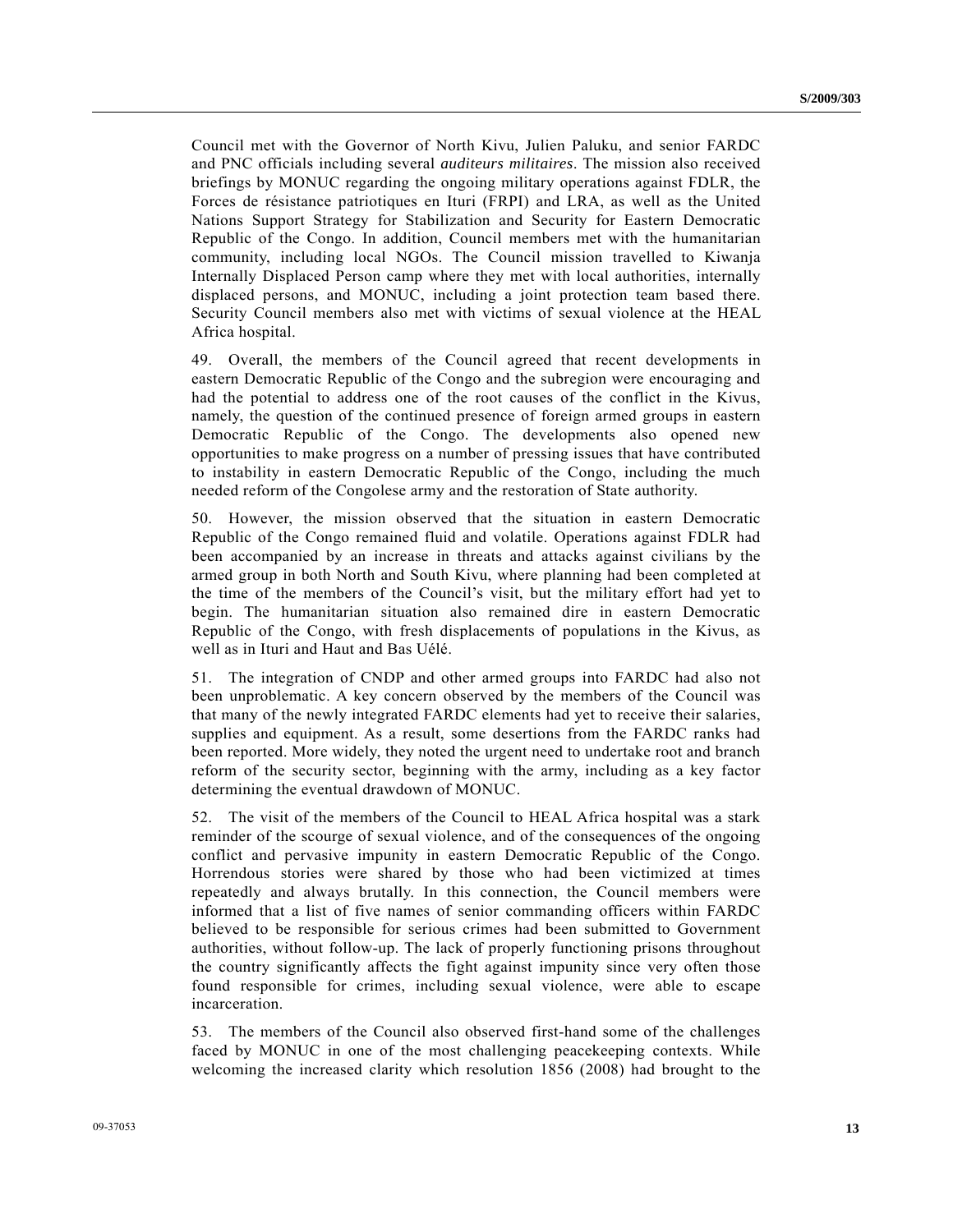MONUC mandate, including regarding the use of force, the Council noted that the situation in the eastern Democratic Republic of the Congo had revealed the at times competing imperatives of protecting civilians and supporting FARDC-led military operations that had inevitable humanitarian consequences. In some instances, elements of FARDC itself were the source of human rights violations. In this connection, the rapid deployment of the additional capabilities authorized by resolution 1843 (2008) would nonetheless enhance the Mission's protection of civilians effort. They were informed that the deployment of those capabilities would begin in July 2009.

54. In this context, at the outset of the mission's meeting with senior members of FARDC and PNC, FARDC officials noted that peace in the Democratic Republic of the Congo had come at the expense of a professional Congolese army owing to the need to regularly absorb illegal armed elements into its ranks. This also contributed to the pervasive lack of discipline among its troops. FARDC and PNC welcomed their close cooperation with and support from MONUC, and requested additional support in that regard. The FARDC officials also underlined the importance of security sector reform, particularly with respect to the army, but noted the practical challenges of making progress on this issue given the ongoing military operations in the Kivus, Ituri and Haut and Bas Uélé. However, MONUC maintained the view that training and active operations could be conducted simultaneously and reiterated its request that FARDC make use of two training centres the Mission had established for FARDC.

55. The members of the Council welcomed the cooperation between MONUC and both FARDC and PNC, and urged a continued focus on deploying well-trained and equipped police forces as part of the re-establishment of State authority and normalization of security functions in eastern Democratic Republic of the Congo. More broadly, the mission underscored the importance of making tangible progress on security sector reform, including with respect to justice. The urgent need to increase the number and deployment of judges to eastern Democratic Republic of the Congo and establish functioning military prison facilities was also underlined.

56. The meeting between members of the Council and the Governor of North Kivu provided an opportunity for the Governor to outline several priorities for the Council's consideration, including encouraging the improved relationship between the Democratic Republic of the Congo and Rwanda on political, economic and security issues; accelerating the implementation of the Prime Minister's Stabilization Plan for Eastern Democratic Republic of the Congo, including to ensure the re-establishment of State authority; security sector reform, including immediate measures that could boost FARDC performance in the Kimia II operations; sensitization of FDLR to encourage their disarmament, demobilization, repatriation, reintegration and rehabilitation; and support for concrete measures to prevent the illegal exploitation of natural resources.

57. The members of the Council also received a briefing on the humanitarian situation in the Democratic Republic of the Congo. The mission was reminded that while the situation in eastern Democratic Republic of the Congo remained dire, basic human development indicators throughout the country area were among the lowest in the world. In North Kivu, 250,000 people were newly displaced as a result of the recent fighting, among a total of 900,000 displaced civilians in the province.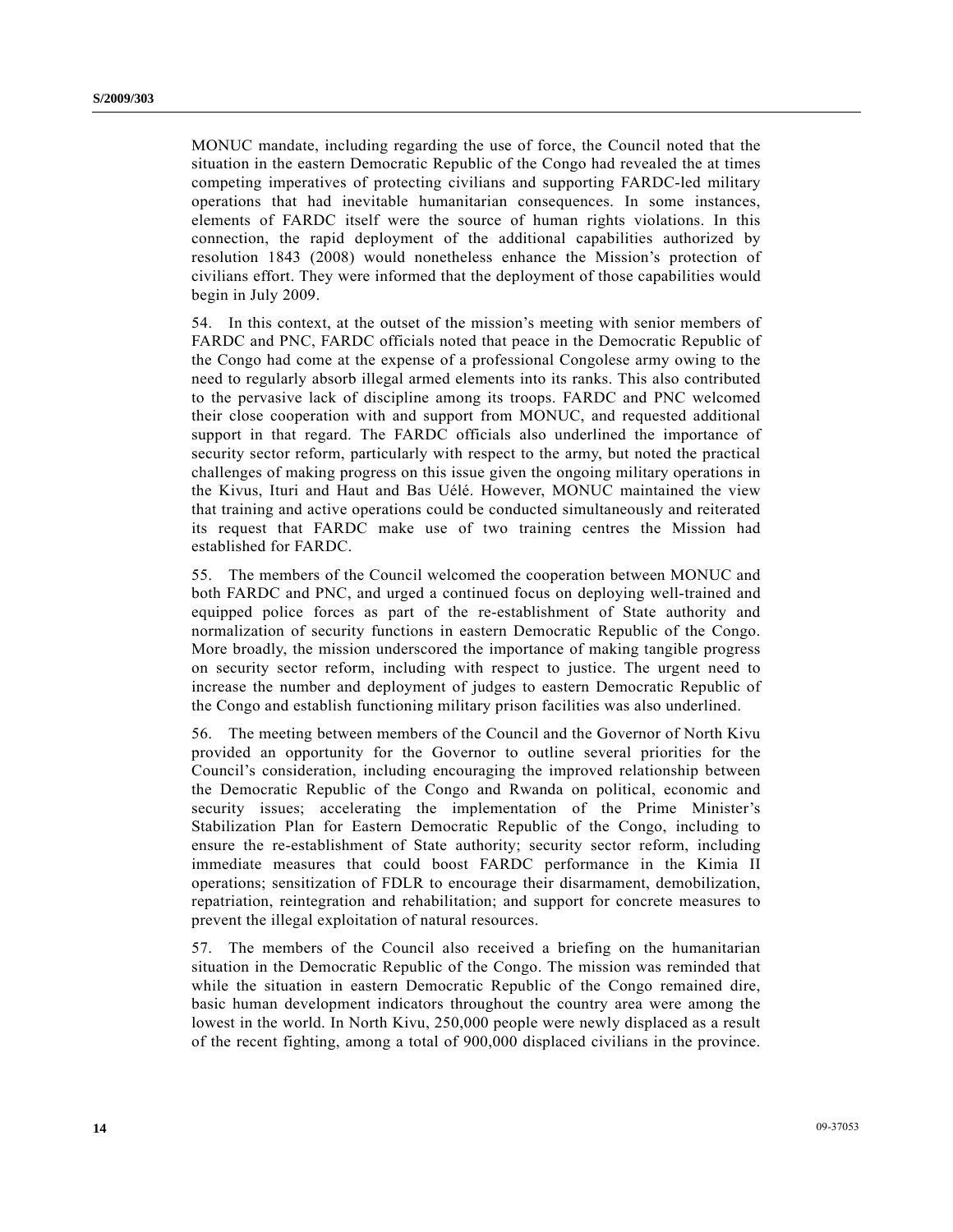In a positive development however, 300,000 people had recently returned to areas formerly occupied by CNDP.

58. Council members were presented with five consolidated recommendations on behalf of the humanitarian community: encourage MONUC to condition its support to FARDC on the implementation of a mechanism to vet known abusers of human rights violations from among its ranks, including at the commanding levels; hold the Government of the Democratic Republic of the Congo accountable in the fight against impunity; enhance disarmament, demobilization, repatriation, resettlement or reintegration efforts to encourage voluntary repatriation of FDLR; appoint a Special Rapporteur on Sexual Violence in the Democratic Republic of the Congo; and accelerate the deployment of the additional capabilities for MONUC authorized by resolution 1843 (2008).

59. The Council members' visit to Kiwanja provided a first-hand opportunity to observe the practical application of the MONUC protection of civilians mandate. The Security Council mission was informed of the protection activities carried out by MONUC, which have been put in place since the start of the year, including the establishment of quick reaction teams, and an extensive early warning local network throughout the area of responsibility, which had reduced the reaction time of MONUC in the zone where this innovation was being tested to less than 10 minutes. The Security Council mission was also briefed in detail on the work of the joint protection teams, and their contribution to enhancing the protection of civilians. The mission also visited a camp for internally displaced people adjacent to the MONUC position in Kiwanja and met with representatives of civil society in the area.

## **E. Meetings in Kinshasa with the President, the Government and parliamentary institutions**

60. In Kinshasa, the mission met with President Joseph Kabila Kabange, Prime Minister Adolphe Muzito and key Government ministers, including the Ministers of Defence, Foreign Affairs, Interior, Planning, Human Rights, Family and Gender, Finance and Economy. The mission met with the President of the Senate, Léon Kengo wa Dongo, and the recently elected Speaker of the National Assembly, Evariste Boshab and members of both chambers. They also held a working lunch with Abbé Malu Malu, the head of the Independent Electoral Commission, the diplomatic community, the United Nations country team, and private sector representatives, during which they received briefings on the planned local elections and the macroeconomic situation. In furtherance to resolution 1856 (2008), the Council mission received a briefing from MONUC on the development of its Strategic Workplan.

61. President Kabila stated that, in his view, the situation had evolved positively since the last visit of the Council to the Democratic Republic of the Congo in June 2008. Relations with neighbouring countries, in particular Rwanda and Uganda, had improved and reached a level where in his assessment they could only continue to evolve positively. Noting that the recent joint operations with Rwanda against FDLR and with Uganda against LRA had been successful, the President indicated that the operations would continue by the Congolese army until those two foreign armed groups had been eradicated. He expressed an intention to continue to cooperate with the neighbouring countries in this regard through regular exchange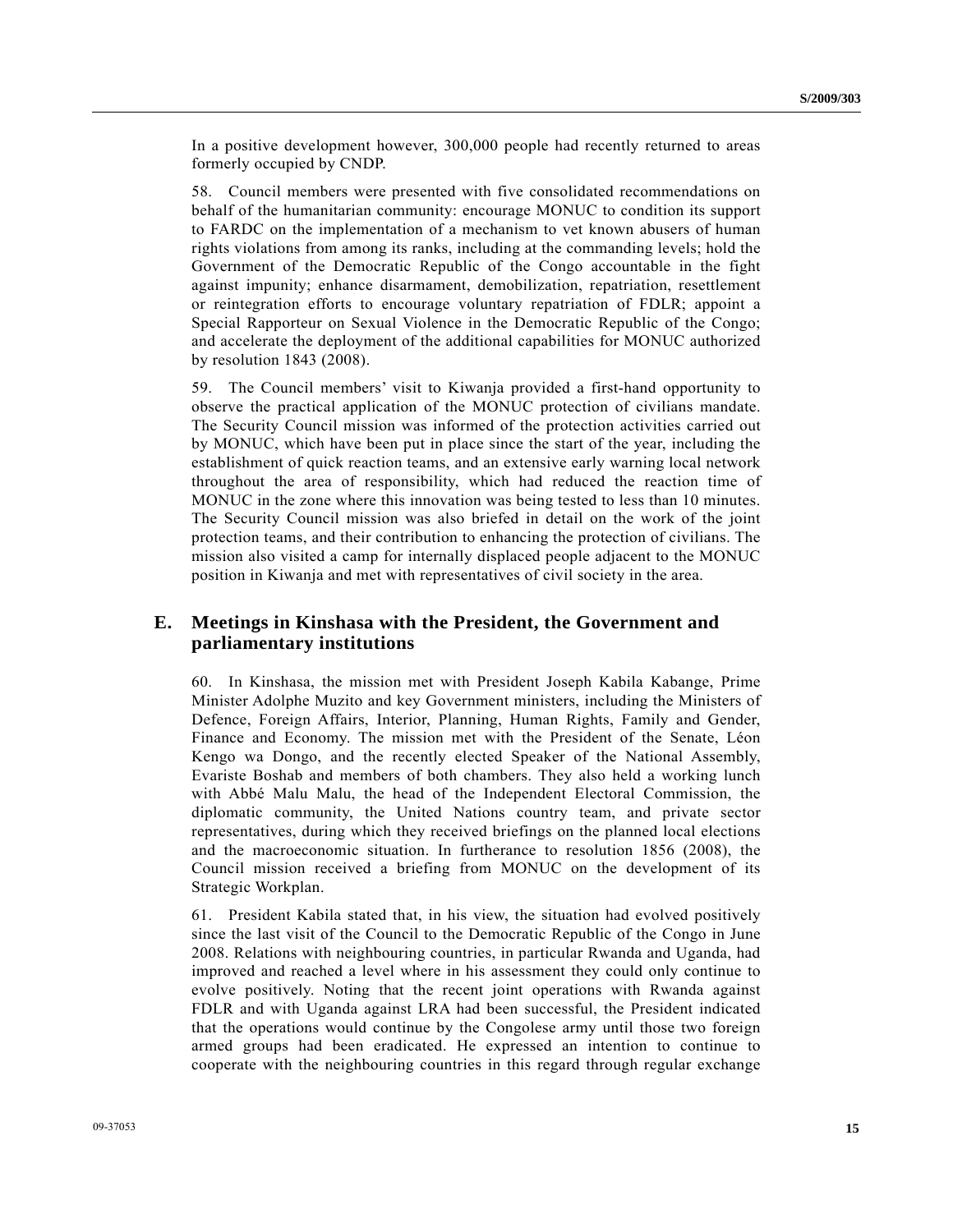of information, and welcomed emerging concrete opportunities to enhance their political and economic cooperation. The Prime Minister, along with both chambers of Parliament, echoed the President in welcoming the joint operations against the foreign armed groups, and expressed their full support for the rapprochement between the Democratic Republic of the Congo, Rwanda and other neighbouring countries.

62. In their meetings with the Security Council mission, both the President and Prime Minister noted that efforts were under way to tackle the conditions in which armed groups emerged and thrived in eastern Democratic Republic of the Congo, including with respect to stemming the illegal trade of natural resources and re-establishing State authority. Prime Minister Muzito stressed that the deterioration in the economic and financial situation in the Democratic Republic of the Congo had made this effort more challenging, and expressed the hope that the international community would contribute to the Prime Minister's Stabilization Plan for eastern Democratic Republic of the Congo, including through accelerated implementation of the United Nations Support Strategy for Security and Stabilization in Eastern Democratic Republic of the Congo.

63. The President, the Prime Minister, cabinet ministers, and the Parliament all agreed on the urgent need to make tangible progress on security sector reform. President Kabila noted that, in his view, the international community had focused on national elections, while support on security sector reform had been less than expected. He urged the provision of resources and technical support on that critical issue.

64. Regarding the scourge of sexual and gender-based violence, the President reiterated his view that addressing the problem of the continued presence of illegal armed groups would have an important impact on the incidence of sexual violence. The President and the Prime Minister committed to concrete measures to tackle impunity among the Congolese security forces, including with respect to following up on the five cases of senior FARDC commanding officers which had been submitted to the Government. It was also noted that the Senate and the National Assembly were working closely with the Government on judicial legislation to better enable the State to sanction and prevent human rights violations, including with respect to sexual and gender-based violence.

65. In this connection, the Minister of Justice outlined specific measures adopted by the Government to combat impunity, including planned trials relating to crimes of sexual violence to be held in North Kivu and recent improvements with respect to military justice, including the first prosecutions of elements of the elite Republican Guard and the decision by a military court to award reparations to be paid by the State to rape victims for unlawful acts committed by elements of FARDC. The Minister of Justice also informed the members of the Council of training initiatives aimed at increasing the number of magistrates in the Democratic Republic of the Congo, which currently number 1 for every 30,000 people. At the same time, President Kabila reiterated his view on the need to pursue justice before peace to ensure the consolidation of stability in eastern Democratic Republic of the Congo.

66. Council members were also informed by the Minister of Family and Gender of several concrete measures relating to sexual violence, including the establishment of a Government agency dedicated to women and children affected by sexual violence, a fund aimed at preventing and dealing with the consequences of sexual violence,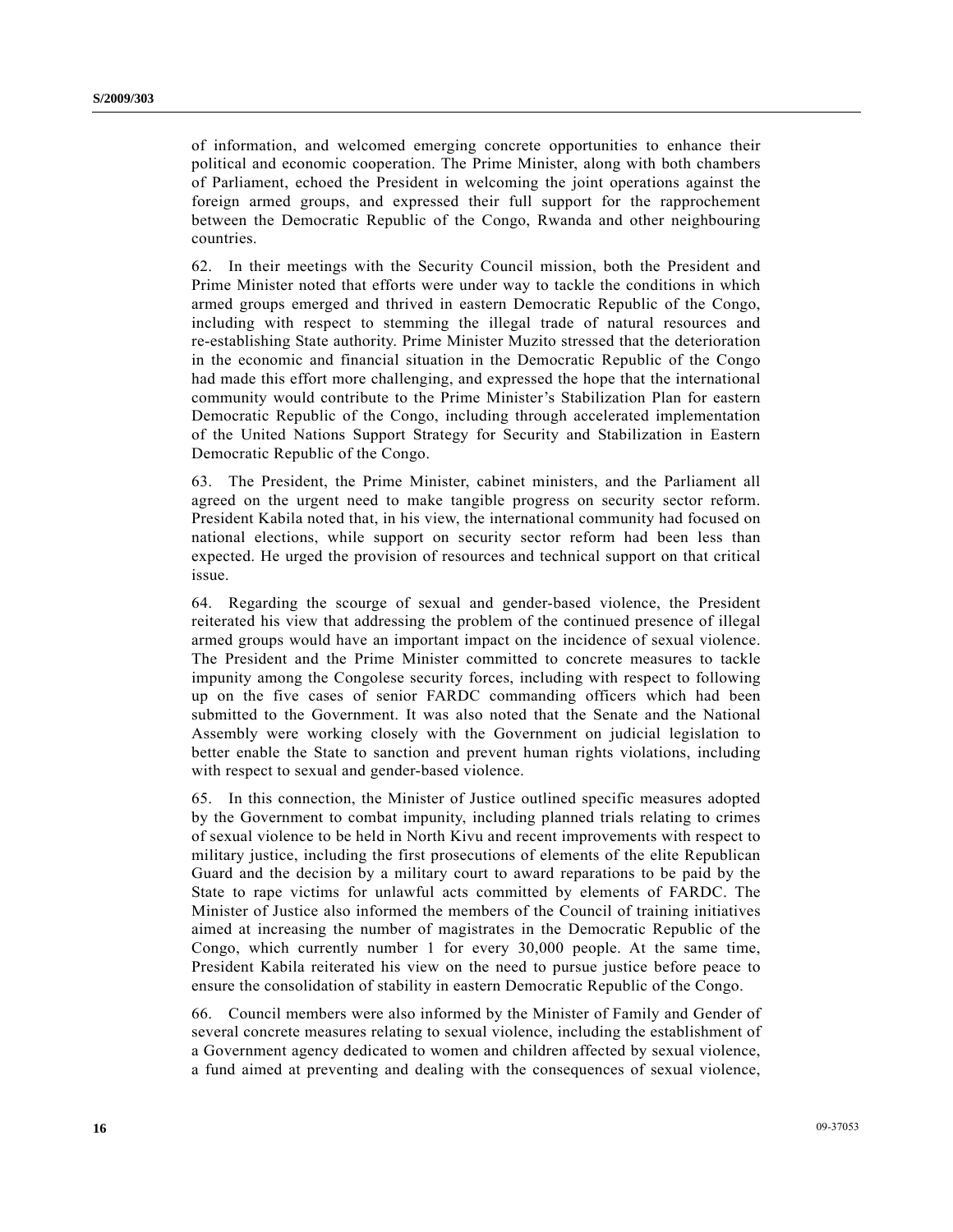and the development, in collaboration with the United Nations, of a comprehensive strategy on sexual and gender-based violence.

67. The Prime Minister, along with both chambers of the Parliament, underlined the importance of holding the planned local elections in a timely manner. Regarding pending legislation relating to the law establishing an authoritative list of territorial entities, which should become the electoral constituencies, the President of the Senate expressed the view that the local elections could proceed on the basis of the existing laws in that regard. Some members of the opposition of the National Assembly noted that discussion was ongoing regarding the law relating to the establishment of the Independent National Electoral Commission, the successor body to the Independent Electoral Commission, which had been established in the context of the 2006 national elections. The Prime Minister, along with the Parliament, indicated that the deterioration in the economic and financial situation in the Democratic Republic of the Congo had affected the Government's ability to commit resources to the process, which had also contributed to some slippage in the timeline. They encouraged the international community to fill the resource gap to ensure that local elections would be held in a timely manner.

68. Concerning MONUC, the President expressed appreciation for the role of the Mission, which had accompanied the peace consolidation process through some key milestones, including the organization of the national elections in 2006. While both President Kabila and Prime Minister Muzito welcomed the continued presence of MONUC in its current configuration for the next two years, President Kabila encouraged the Council to begin consideration of the eventual drawdown of MONUC, including an elaboration of prerequisites in that regard. In the immediate term, Prime Minister Muzito encouraged MONUC to continue to redeploy its efforts towards eastern Democratic Republic of the Congo and focus on the protection of civilians. The Prime Minister also outlined the specific expectations of his Government with regard to MONUC and the Security Council, namely, the timely deployment of the additional capabilities authorized by the Council, greater engagement on disarmament, demobilization and reintegration, disarmament, demobilization, repatriation, resettlement or reintegration and security sector reform, facilitation of humanitarian assistance for displaced and other vulnerable populations, a complete lift of the arms embargo on the Democratic Republic of the Congo, and support for the planned local elections.

69. Throughout the meetings in Kinshasa, Council members welcomed the measures taken by the Democratic Republic of the Congo to broaden and deepen the improved relations with Rwanda and other neighbouring countries. They urged the Government to continue to prioritize security sector reform and the extension of State authority in the eastern Democratic Republic of the Congo. The mission also welcomed the Government's commitment to take concrete steps to address impunity, including with respect to follow-up on the list of five FARDC commanding officers believed to be responsible for human rights violations. The President assured the Security Council mission that the necessary action would be taken with regard to those five. The Council members also strongly urged the Government and the Parliament to work together to accelerate the passage of the draft law required to enable the reform of the police.

70. At the Council's request, the mission also received a briefing on the development of the MONUC Strategic Workplan. The Strategic Workplan, which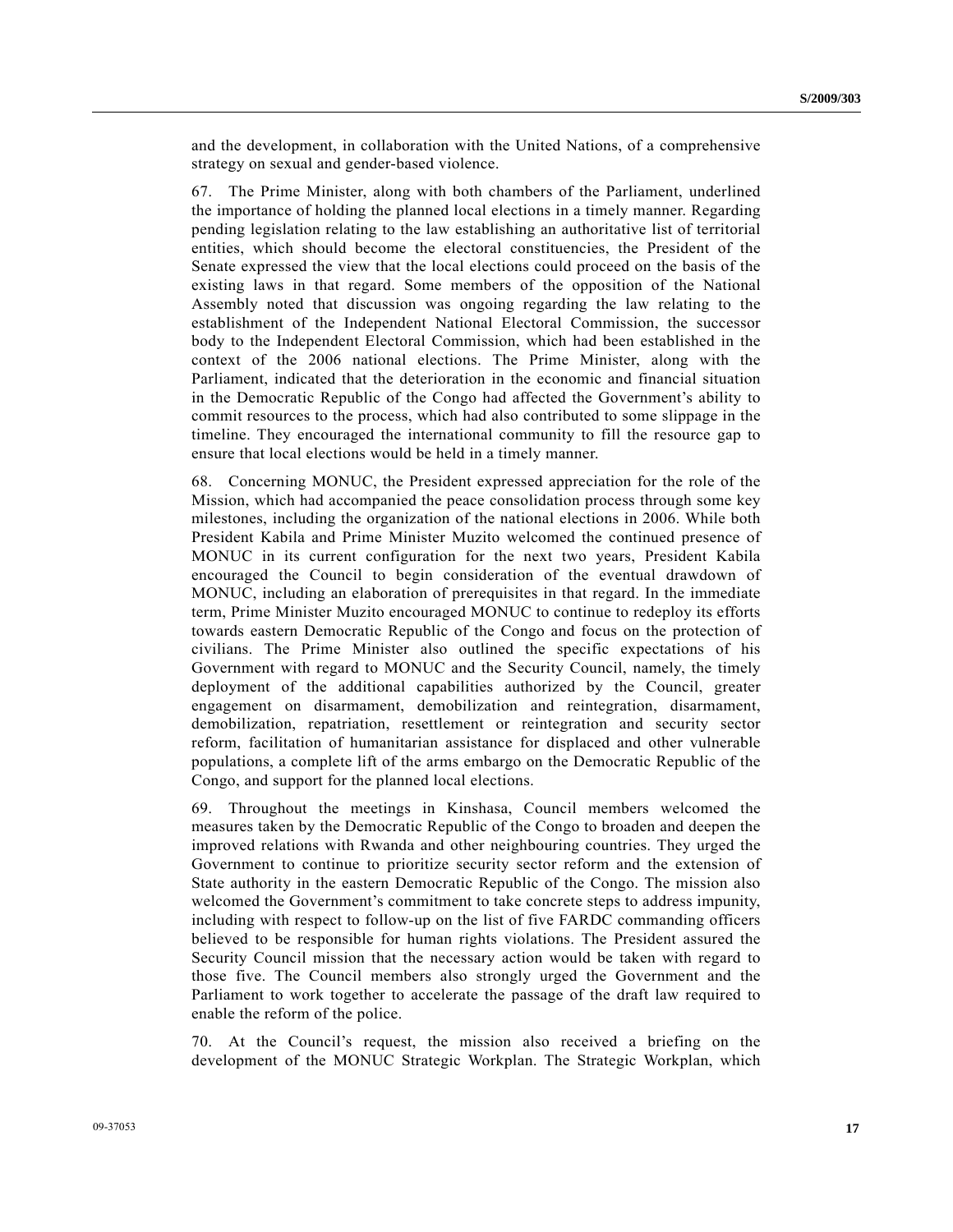was shared with the members of the Council, outlines priority actions and benchmarks in relation to the principal elements of the MONUC mandate on the basis of resolution 1856 (2008). The Workplan is based on two main transitional phases: (a) the deployment of the additional capabilities authorized in resolution 1843 (2008) for MONUC in support of stabilization in the Kivus, Haut and Bas Uélé and Ituri until mid-2010, after which consideration could be given to the drawdown of the MONUC military assets; and (b) the handover to the United Nations country team and other partners of selected MONUC functions in the western provinces within a 6 to 24 month period. In this regard, MONUC outlined key transition milestones, including continued stability in western Democratic Republic of the Congo; key advances in eastern Democratic Republic of the Congo, leading to the end of combat activities; advances in security sector reform, whereby FARDC progressively assumes security responsibilities from MONUC; and local elections held by early 2010. These conditions would enable the MONUC force to transition from area domination to a more mobile and concentrated response stance. Assuming that the planned general elections in 2011 would be organized and protection provided by the Government of the Democratic Republic of the Congo with limited MONUC support, various scenarios could then be envisaged for the drawdown of the MONUC force, taking into consideration the above milestones.

### **F. Recommendations**

71. Taking into account the views expressed by the mission's interlocutors and conclusions drawn from the various exchanges, the members of the Council recommend:

#### **Regional cooperation**

 (a) The Security Council strongly encourages the Governments in the region, in particular the Democratic Republic of the Congo and Rwanda, to continue to build on the positive momentum created by their recent improved relations and to continue to take measures aimed at building confidence between them and laying the foundations for sustainable regional cooperation, including through the Economic Community of the Great Lakes Countries. It welcomes the appointment of a Rwandan ambassador to the Democratic Republic of the Congo and encourages the Government of the Democratic Republic of the Congo to expedite the appointment of its ambassador to Rwanda;

 (b) Within the framework of the Four plus Four Commission and the Nairobi communiqué of 9 November 2007, the Security Council also encourages the Governments of the Democratic Republic of the Congo and Rwanda to continue to work jointly to address the issue of FDLR in a comprehensive manner;

 (c) Special Envoy Obasanjo and Co-Facilitator Mpaka should continue to work with the Presidents and other senior figures in the Democratic Republic of the Congo and Rwanda to consolidate and deepen their rapprochement, and, in particular, overcome any remaining obstacles to the full normalization of relations between the two countries, including at the diplomatic level;

 (d) The Co-Facilitators should deepen efforts with the leadership of the countries of the Great Lakes region to enhance cooperation in the related areas of security and economic development under the framework of the Pact on Security,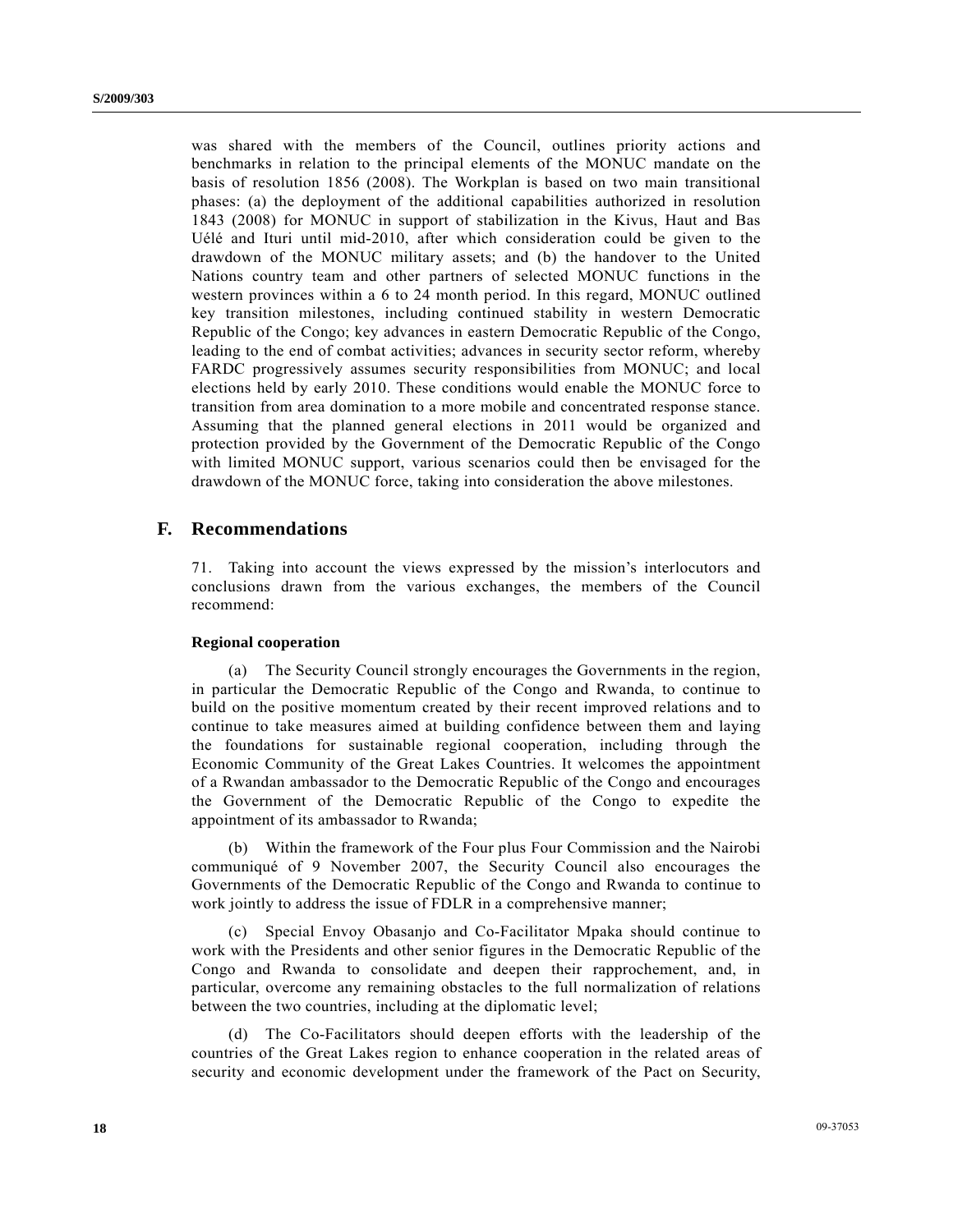Stability and Development in the Great Lakes Region of Africa and other regional mechanisms;

#### **Eastern Democratic Republic of the Congo**

 (e) Special Envoy Obasanjo and Co-Facilitator Mpaka should continue to follow-up on the 23 March agreements, through the international follow-up committee established by those agreements and in cooperation with MONUC, in order to support and encourage the signatories to implement their commitments in full;

 (f) The Government of the Democratic Republic of the Congo should commit the resources necessary to ensure the payment of soldiers' salaries and their sustenance, including with respect to newly integrated elements from CNDP and other armed groups;

 (g) MONUC should take all necessary measures, within its mandate, capabilities, and areas of deployment, to continue to ensure the protection of civilians, particularly in the context of ongoing military operations against FDLR and LRA;

 (h) FARDC should take measures, with support from MONUC, to ensure the separation of children from armed groups, and ensure proper vetting mechanisms aimed at preventing the integration into FARDC and PNC of elements who have been involved in gross human rights violations;

#### **Local elections**

 (i) Noting the continued importance of deepening democracy in the Democratic Republic of the Congo, the Government of the Democratic Republic of the Congo should continue to disburse its share of resources in full, and take necessary legislative measures to ensure that local elections are held in a timely manner;

#### **Security sector reform**

 (j) With the support of the international community and MONUC, the Government of the Democratic Republic of the Congo should embark as soon as possible on meaningful security sector reform, as a matter of urgent priority. The Government of the Democratic Republic of the Congo should demonstrate its commitment, at the highest level, to work with partners on building FARDC capacity, and develop a comprehensive security sector reform strategy;

 (k) The Government of the Democratic Republic of the Congo should accelerate passage of the draft law necessary to enable the reform of PNC, and continue efforts to deploy trained and equipped members of the Congolese police forces to eastern Democratic Republic of the Congo in order to conduct regular policing activities in place of FARDC;

#### **Rule of law and sexual and gender-based violence**

 (l) The Government of the Democratic Republic of the Congo should take decisive action to address confirmed human rights abuses by soldiers of the national army, including by holding officers responsible for crimes committed by troops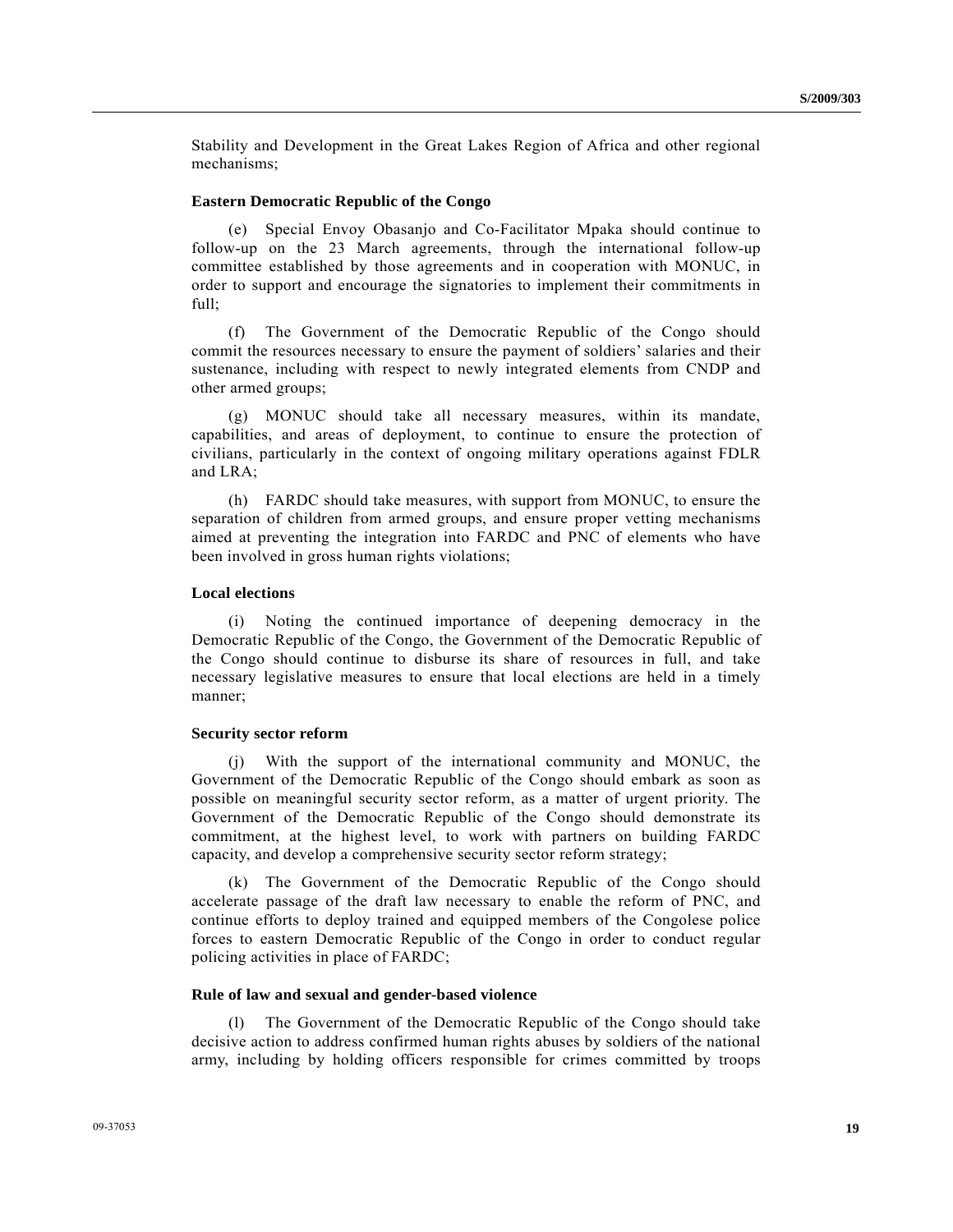under their command. In this connection, the Government of the Democratic Republic of the Congo should rapidly follow up on the list of five FARDC officers who are assessed to have conducted such abuses and remain in commanding positions;

 (m) The Government of the Democratic Republic of the Congo should build on emerging concrete steps to address the continued prevalence of sexual violence throughout the Democratic Republic of the Congo, including by continuing to speak out at the highest levels against such abuses;

 (n) Urgent consideration should be given to opportunities to strength the penitentiary system throughout the Democratic Republic of the Congo;

#### **Illegal exploitation of natural resources**

 (o) The Governments of the Democratic Republic of the Congo and its neighbours should bring an end to the illegal exploitation of natural resources and cross-border trade, including through a normalization of trade relations within the framework of existing regional organizations.

## **IV. Liberia**

### **A. Background and context**

72. The Security Council's first visit since 2004 came after significant progress had been achieved in consolidating peace and stability in Liberia. Since the Government of President Ellen Johnson Sirleaf came into office in 2006, significant progress has been made in establishing a favourable macroeconomic framework; Liberia has reached the decision point under the enhanced Heavily Indebted Poor Countries Initiative (HIPC); and the Government has finalized its first national poverty reduction strategy following broad-based consultations. However, Liberia's economic recovery started from extremely low levels, and poverty and unemployment levels remain high, resulting in mounting criticism of the lack of a visible peace dividend. The global economic crisis has also had a negative impact on recovery.

73. As such, the prevailing peace and stability in Liberia remains extremely fragile and vulnerable to disruption, partly owing to weak national security institutions. The problem of limited capacity of national security institutions is compounded by significant shortfalls in the country's justice and corrections systems, which contribute to the general lack of public confidence in national institutions.

74. Civil unrest could erupt from several sources, including protests of the remnant idle former combatants and unemployed youth, the more than 14,000 former Armed Forces of Liberia and police personnel who were retrenched and have not found alternative livelihood; mob violence owing to the lack of public trust in the extremely weak justice system; and persisting land and ethnic disputes in the counties.

75. In addition, there are a number of ongoing processes — including the final report of the Truth and Reconciliation Commission, the trial against former President Charles Taylor, and the presidential and legislative elections in 2011 —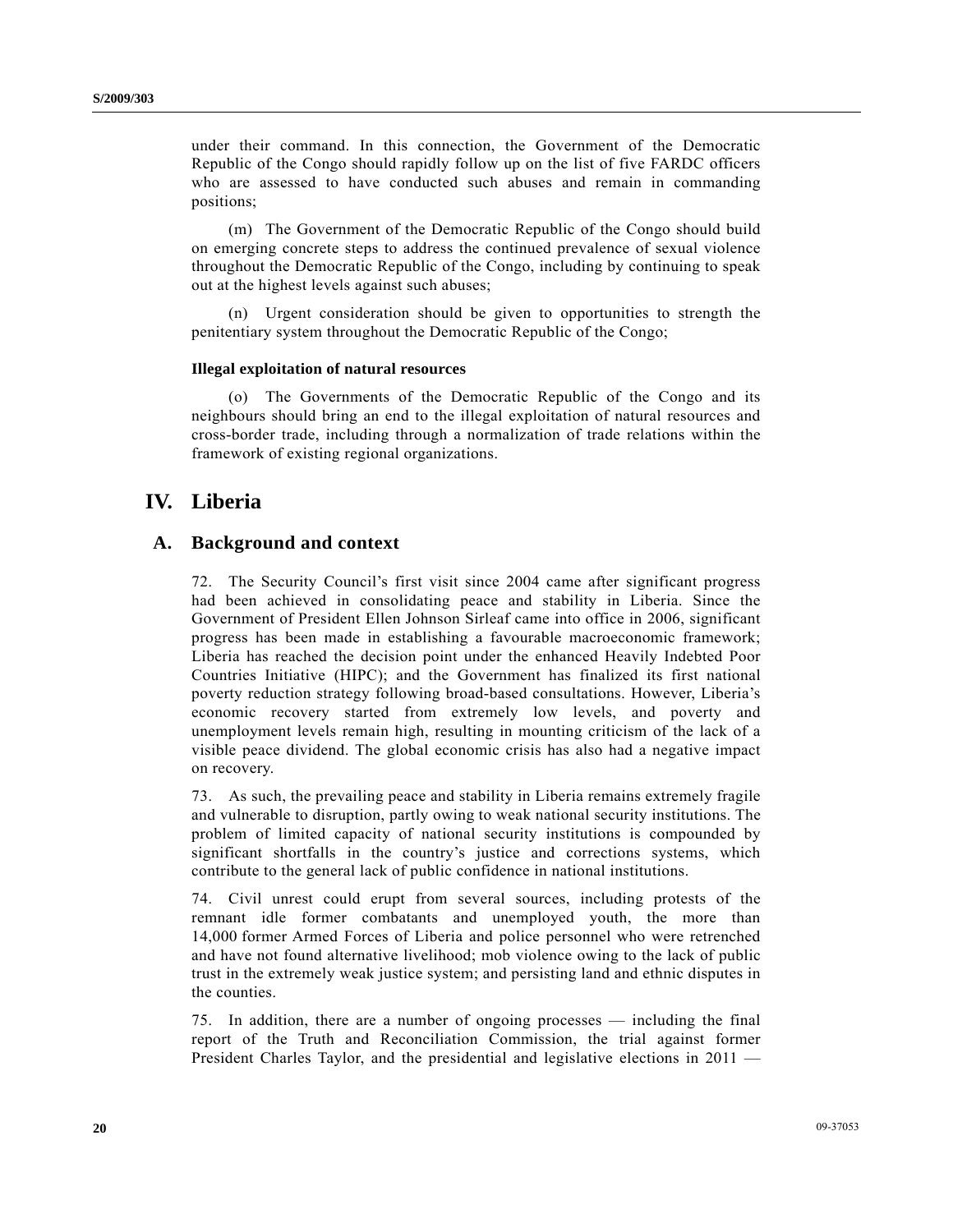that could generate tensions and be exploited by spoilers to destabilize the country. Furthermore, many ordinary Liberians do not feel physically secure because of the many incidents of armed robbery, sexual and gender-based violence and other violent crimes. The rape of women and girls remains a particular challenge, with studies suggesting that more than half of all women were subjected to some type of sexual violence during the conflict.

76. The underlying fragility of relative peace in Liberia is exacerbated by continued instability and unpredictability in the subregion, particularly the uncertain prospect of elections in Guinea and Côte d'Ivoire later in 2009, and the recent tensions between the two main political parties in Sierra Leone. Drug trafficking in the subregion is an additional challenge.

77. In that context, the Security Council visit aimed to reaffirm the Council's continued support for the Government and people of Liberia, as they rebuild their country and strengthen the foundations of sustainable peace, constitutional democracy, and economic development. It also aimed at expressing support for the efforts of the United Nations Mission in Liberia (UNMIL) to promote peace and security in Liberia. Members of the Council further sought to assess progress made to build the capacity of Liberian national security institutions and to encourage the Liberian authorities to increase efforts in that regard; examine the impact of subregional factors on the situation in Liberia; express support for the Government's efforts to extend State authority; underline the importance of promoting and protecting the rights of civilians; and assess progress towards combating sexual and gender-based violence.

78. The Security Council mission met with President Ellen Johnson Sirleaf and members of her Cabinet, the Deputy Commissioner for Training of the Liberian National Police (LNP), UNMIL senior staff, including United Nations police and military, and members of the UNMIL all-female formed police unit from India. The mission also met with representatives of the private sector, civil society, and the Truth and Reconciliation Commission, and visited the Monrovia Central Prison and a training centre for former combatants.

### **B. Meetings in Monrovia**

79. Upon arrival, a working dinner was held with members of the International Contact Group on Liberia, consisting of diplomatic representation of the African Union, the Economic Community of West African States, the European Commission, France, Germany, Nigeria, Spain, Sweden, the United Kingdom and the United States. The Contact Group was joined by the Ambassadors of China and the Libyan Arab Jamahiriya, members of the UNMIL Management Leadership Team, the acting United Nations Resident Coordinator and the acting Humanitarian Coordinator. Interventions during the dinner held the consistent message that the presence of UNMIL had been crucial for the progress reached thus far in Liberia, and that the drawdown must be conducted in a deliberate and balanced manner.

80. On the following day the Security Council mission met with the Indian allfemale formed police unit, and was briefed on its activities, which included public order tasks, static protection at key installations in Monrovia, joint patrols, and mentoring and capacity-building for the unarmed LNP, which continued to face logistical and capacity constraints. The formed police unit also assisted LNP in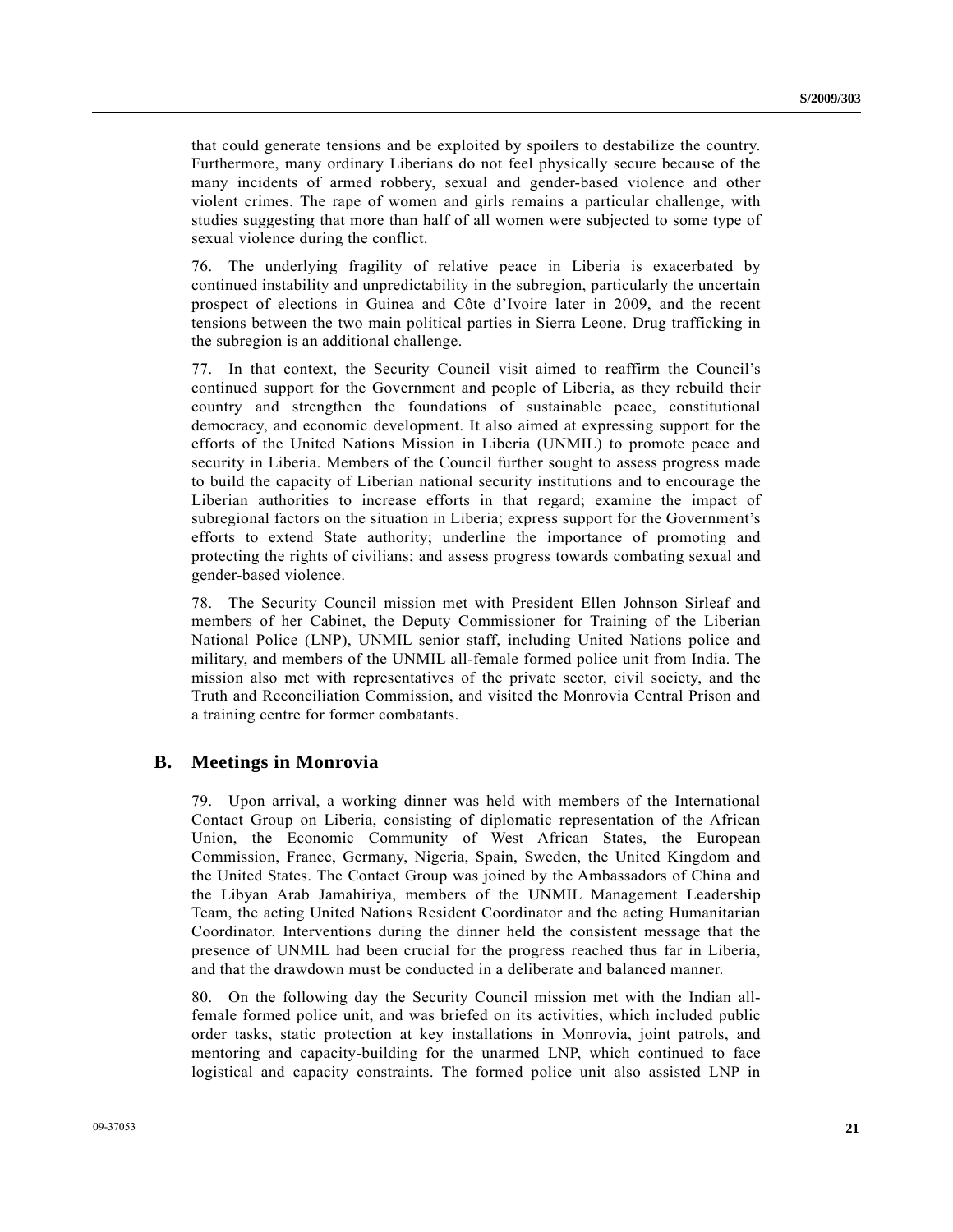efforts to combat sexual violence, a serious problem in Liberia, which is compounded by lack of education on this issue. Community activities included the Unit's establishment of an orphanage and school, and the provision of medical services to the population. The Security Council members were informed that the high visibility of the Indian formed police unit had motivated Liberian women to apply for posts with the police in increased numbers, something which was echoed and welcomed by President Sirleaf.

81. The Security Council mission also visited the Monrovia Central Prison, where UNMIL corrections officers mentor and build the capacity of their Liberian counterparts. The delegation was guided around the prison premises by the Minister of Justice and other officials, and briefed on the recent escape of 32 prisoners from the facility. The Minister also briefed the delegation on concerns regarding the prisoner population, including the fact that 86 per cent of all prisoners in Liberia are pre-trial detainees, as well as feeding and overcrowding problems. The day the delegation visited the prison, it housed 660 prisoners, of which 24 were women. The women's section, recently renovated with assistance provided by the Government of Canada, had adequate space and facilities for the inmates, as well as an internationally accepted ratio of inmates to corrections staff. Though one of the male blocks had been recently renovated with funding from the Governments of the United States and Norway, the Security Council mission was extremely concerned by the state of the oldest of the men's wards, which was overly congested, had limited sanitary facilities, and a very high ratio of inmates to corrections staff. The members of the Council also expressed specific concern regarding the large number of pre-trial detainees and the multiple prison breaks from the facility, including the mass escape that had taken place at the facility in December 2008, when 163 inmates escaped. The Minister explained that an in-depth investigation on that event was ongoing, and that early indications suggested it could have been facilitated by prison staff themselves.

82. The Security Council mission further visited a facility managed by the Community Empowerment Project, a national non-governmental organization that provided training for former combatants as part of the last phase of the United Nations-supported formal ex-combatant reintegration programme. The programme, which mainly targeted women, was carried out on behalf of the National Commission for Disarmament, Demobilization, Reintegration and Rehabilitation, in partnership with the United Nations Development Programme (UNDP) and the Government of Norway, who funded the final phase of ex-combatant training in Liberia. UNMIL also supported this programme through the provision of security and technical assistance. Some 373 former combatants (including 99 male former combatants) benefited from the programme, which included vocational training, adult literacy classes, business values training, and gender-sensitive sexual reproduction and HIV sensitization. The mission attended the graduation ceremony of some of the participants and commended the valuable work that the Community Empowerment Project was carrying out in support of the rehabilitation of former combatants.

83. The Security Council mission also met with representatives of the international enterprises ArcelorMittal, Buchanan Renewables, and Liberian Agricultural Company Rubber Plantation, which have started operations in Liberia. The representatives briefed the mission on the nature of their work, respectively in iron ore extraction, the use of unproductive rubber trees as a source of renewable energy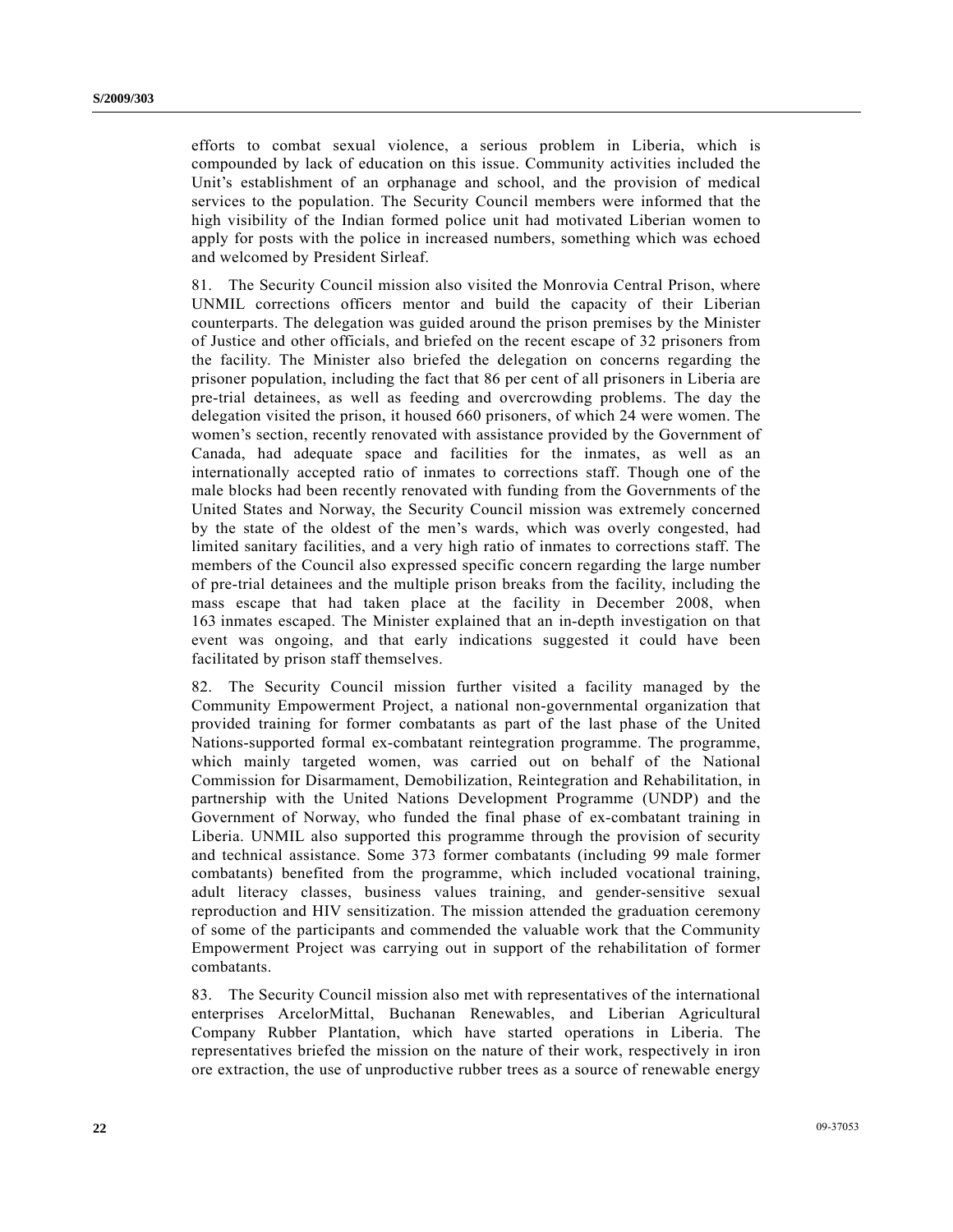power generation, both in Liberia and elsewhere, and the production of natural rubber for processing and export. They briefed on the level of infrastructural investment they had already made in Liberia, highlighting the labour-intensive nature of their activities, and particularly in the case of ArcelorMittal, the huge infrastructural investment they had been required to make in Liberia before turning a profit. All of the representatives indicated that a strong United Nations presence and the subsequent stability had greatly contributed to their decision to invest in Liberia. All expressed serious concern at the prospect of a possible early withdrawal of UNMIL, describing the gains made in security as still not irreversible. The link between security and the level of investment was highlighted in that regard. The Security Council mission congratulated the representatives of the private sector, acknowledging the critical role of economic development in sustaining stability. However, the members of the Council also cautioned against a dependency on UNMIL since the Mission would eventually be drawing down. It also encouraged the Liberian diaspora, estimated by one Liberian at the meeting to be around 200,000 in the United States alone, to participate in the reconstruction and development processes in Liberia.

84. Some members of the Security Council mission also met with representatives of the Truth and Reconciliation Commission to hear background on the work of the Commission and their concerns with regard to security within the context of the Commission's final report. The Chairman of the Truth and Reconciliation Commission explained that the Commission had identified up to 100,000 alleged perpetrators and taken 20,000 statements from witnesses. He also explained that the Commission was now conducting regional consultations to be followed by a National Conference on Reconciliation. The commissioners affirmed the precariousness of the security situation in Liberia, and confirmed that they believed there could be vulnerability to instability once the Commission's final report was released. This notwithstanding, the Chairman of the Commission affirmed that the Commission would make the content of its findings and recommendations public.

85. Other members of the Security Council mission met with a representative group of civil society organizations, who expressed gratitude for the work that UNMIL had engaged in over the past five years to stabilize the country. The spokesman for the group requested that the Council give careful thought to the UNMIL drawdown, with special consideration to the 2011 elections as well as the ability of the National Elections Commission to conduct credible elections; the development of rule of law institutions and the weak justice system; the extremely weak logistics and infrastructural support for security institutions, such as the Liberian Police, immigration services; and the new Armed Forces. Additionally, the group voiced concern that capacity-building activities had been plentiful for the public sector, but that civil society organizations had not benefited from such resources.

#### **Security situation**

86. UNMIL senior military and police commanders provided the Security Council mission with an assessment of the security situation in Liberia and current threats, and in this regard the impact of the UNMIL drawdown. The Security Council mission was informed that while the overall situation was calm, it was also highly unpredictable, with frequent unrest and demonstrations that often turned violent. Crime and mob action, armed robberies, and sexual violence continued to be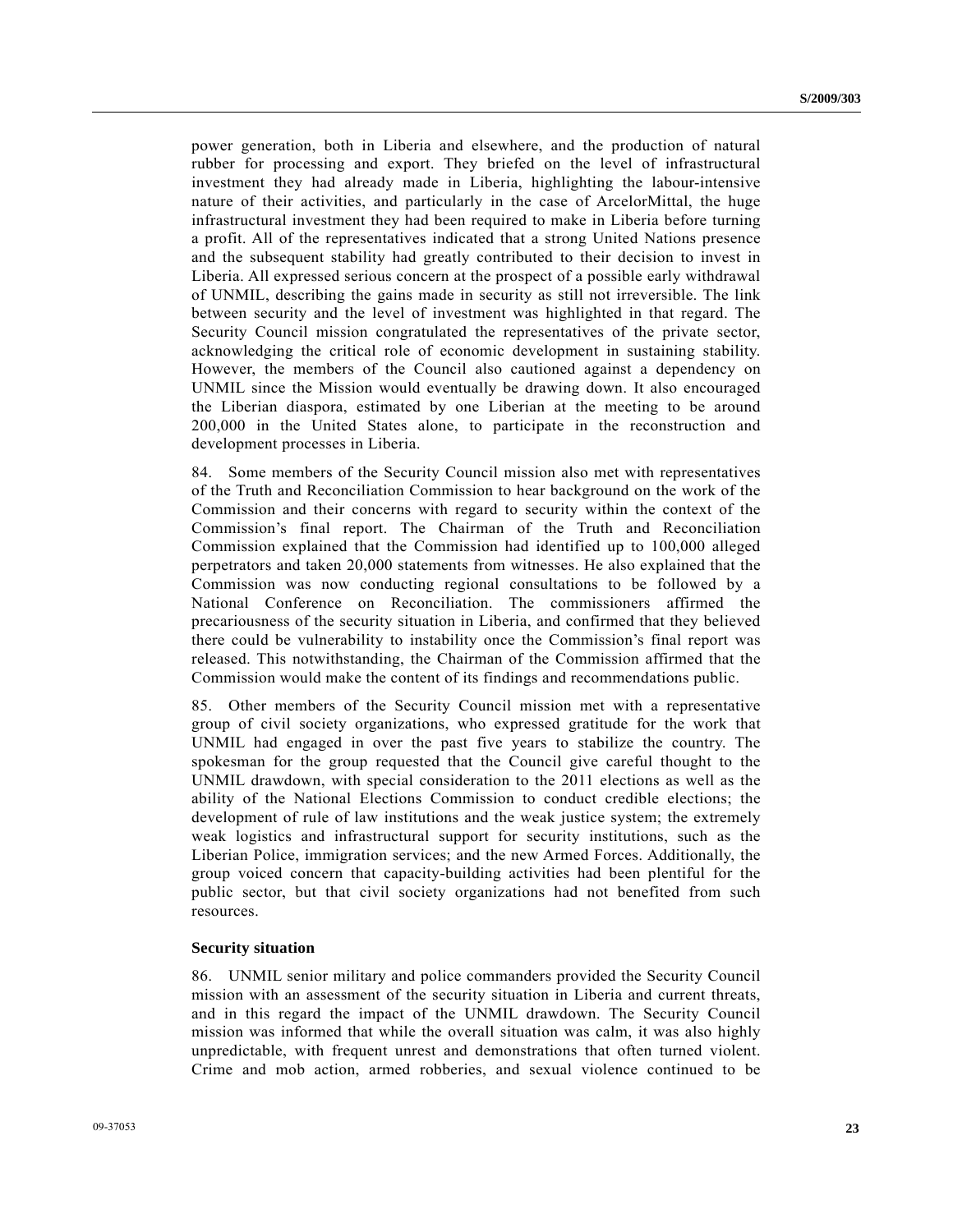widespread. The high rate of youth unemployment and the limited opportunities available to former combatants contributed to the fragility of the situation, along with the lack of infrastructure and opportunities in the rest of the country that pulled increasing numbers of people into Monrovia, thereby creating frictions and competition for the limited resources and opportunities in the capital city. Land disputes were also a major source of instability in Liberia.

87. At the regional level, it was noted that while political relations between the countries of the Mano River Union (comprising of Guinea, Liberia and Sierra Leone) were sound, the porous borders and the situation in Guinea were potential threats to the situation in Liberia, along with the presence of groups of Liberian former combatants along the borders, particularly in western Côte d'Ivoire. Fallout from elections in neighbouring countries, as well as Liberia, in the coming years also had the potential to threaten stability within Liberia. An additional source of concern was the level of preparedness of the Liberian security forces to assume full security responsibilities.

88. While there was no evidence that Liberia had become a key transit point for the international drug trade, marijuana production in Liberia exceeded local consumption. It was also noted that the geography of Liberia's coasts could be conducive to the illegal drug trade. However, the strong presence of UNMIL throughout the country may have deterred the use of its territory as a transit point to date.

#### **Status of security forces**

89. The Security Council mission was informed by UNMIL military and police commanders and LNP leadership that, despite ongoing security sector reform efforts, the Liberian security forces still lacked the capacity to assume full responsibility for security and law and order in Liberia, and that the security forces remained dependent on the support provided by UNMIL. The Armed Forces of Liberia, comprising 2,000 well-vetted personnel, was currently being trained with support provided by the United States. The size of the army had been determined primarily based on the Liberian Government's capacity to sustain the force. This force was not expected to be fully operational before 2012.

90. The Liberian National Police, comprising some 3,800 officers, was a largely unarmed force, with specialized armed elements. UNMIL is providing it with basic training at the Monrovia Police Academy, which was recently refurbished with the support of the Norwegian Government and UNDP. The training includes six months of classes at the Academy, followed by six months of on-the-job training. Stipends for LNP personnel at the academy were being provided through donors. The Liberian National Police's capability was still considered to be severely limited owing to a lack of sufficient logistical support, human resources and funding. Related to the issue of LNP being an unarmed force, it was discussed that the development of LNP was at such a level that a policy decision to arm the rank and file of LNP was not yet considered appropriate. The arms embargo was also a factor.

91. In addition, the development of the 500-strong LNP Emergency Response Unit is making steady progress, with 209 officers currently trained and equipped to date. UNMIL and the United States were providing assistance and equipment for the Emergency Response Unit, which is intended to be a mobile force capable of responding to large-scale internal security incidents. Though the initial 209 officers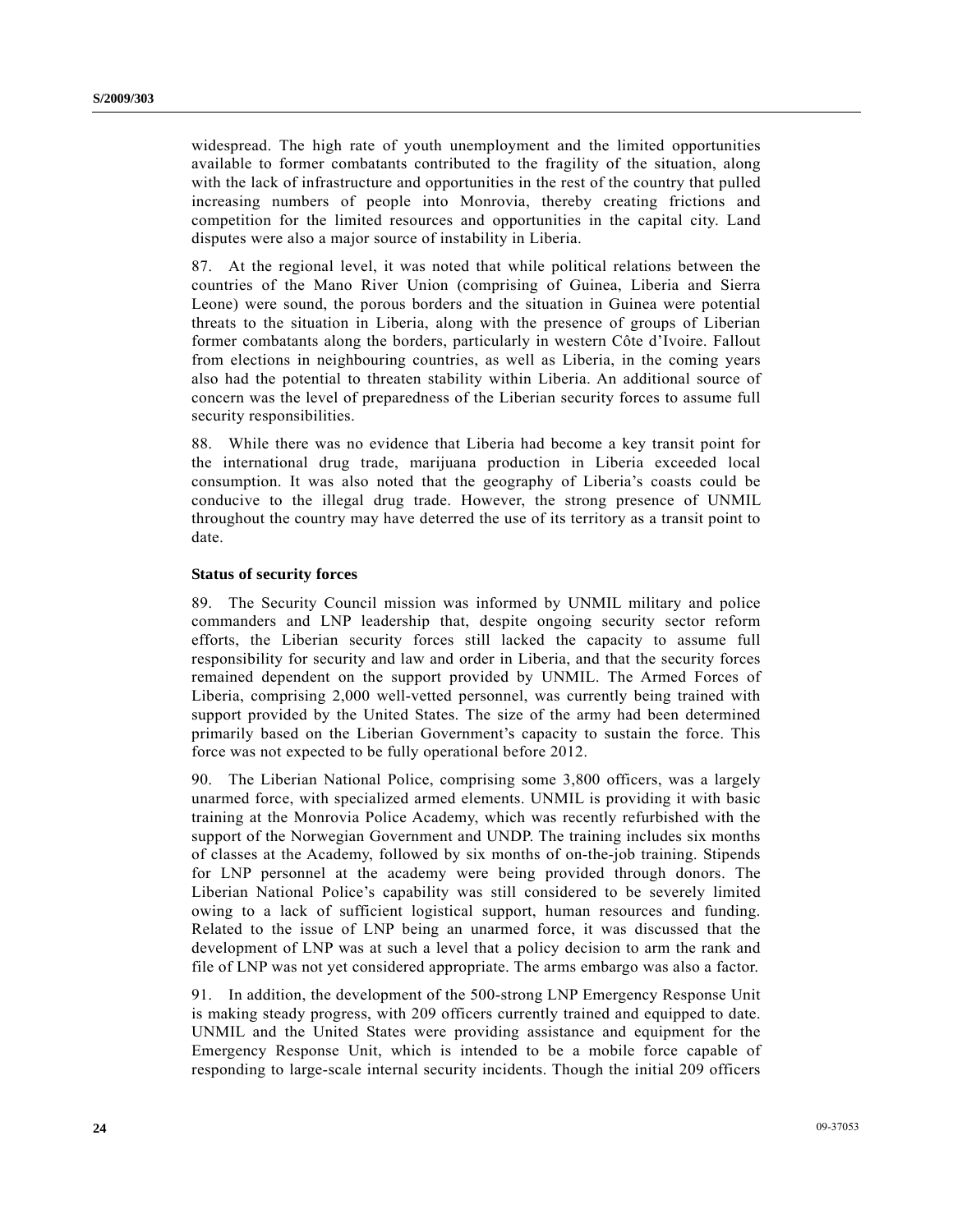are operational, they continue to depend on UNMIL for in-service development, and the full 500 officers are not expected to be fully operational as scheduled, since classes are falling short on recruitment.

92. Members of the Council were informed that the continued presence of UNMIL was therefore considered crucial to ensure that the significant gains made are maintained. In this regard, it was noted that an UNMIL troop strength of some 8,200 officers (including 5,000 combat troops) was the minimum required strength to ensure that the Mission could carry out its mandated tasks until the Liberian national security forces could assume these tasks, in accordance with the identified benchmarks.

#### **Meeting with President Ellen Johnson Sirleaf and the Liberian Cabinet**

93. During the Council mission meeting with President Sirleaf and members of her Cabinet, the President noted that in the last six years there had been continued progress in the Liberian national recovery process and efforts to consolidate peace. However, the situation remained very fragile and the challenges faced were overwhelming. In addition to the major socio-economic problems, a large portion of the Liberian population remained accustomed to violence. The President reiterated the concern related to possible friction in view of the concentration of about 1.4 million people in Monrovia. While relations between the Mano River Union States were good, regional risks which could impact on the situation in Liberia included the uncertainties in Guinea as well as the situation in Côte d'Ivoire.

94. President Sirleaf outlined the Government's Poverty Reduction Strategy, which revolved around four main pillars: (a) peace and security; (b) economic development; (c) governance and rule of law; and (d) infrastructure and basic services.

95. With regard to peace and security, the President noted that the Government of the United States and the United Nations had supported security sector reform efforts. The members of the Council were also briefed by the various Liberian ministers on the security situation, and efforts to establish viable national security forces, which according to established benchmarks, should be able to progressively assume responsibilities for security and law and order within the next three to four years.

96. As for economic development, the President informed the mission that the Government needed to provide for the basic needs of the population, including former combatants, and was developing the economy around the mineral, agriculture and forestry sectors. However, these three sectors had not yet developed to the level where they could provide the required jobs. The Minister of Finance informed the mission that the international economic crisis has had a significant effect on Liberia's 2009 growth rate, limiting it to 7.1 per cent from initial projections of 12 per cent, a level which was lower than the 2008 rate of 9.5 per cent. Major enterprises operating in Liberia have as a result reduced the level of their activities, and the Government has had to manage public expectations at a time when it should be delivering peace dividends. The Government was working to reach the HIPC completion point, which would provide much needed relief from debt service and was expected to provide access to other sources of funding.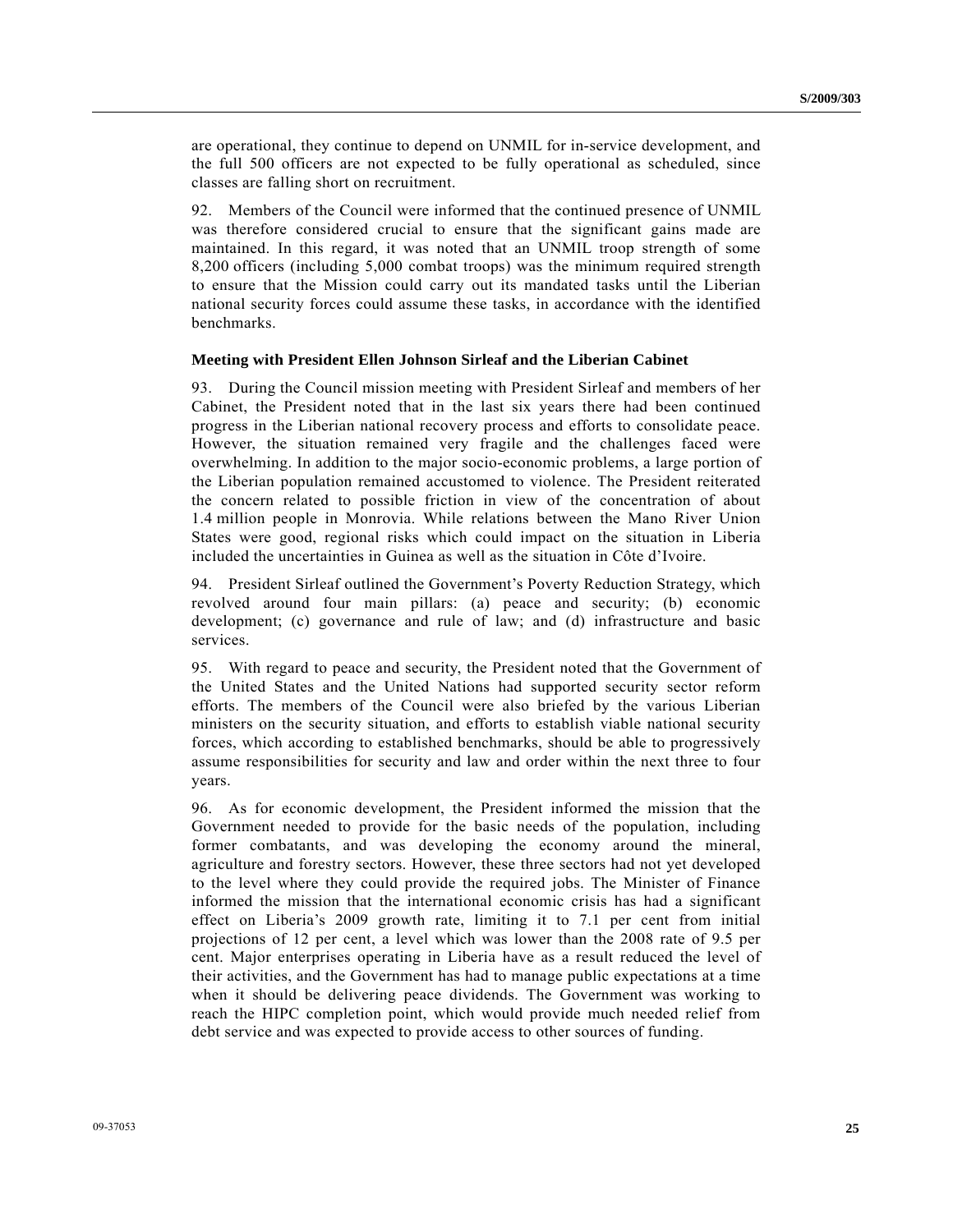97. The governance and rule of law pillar was recognized as the weakest, and posed the most challenges, especially given the status of human capital in Liberia. The President outlined the Government's objective of building a responsible civil service and completely rebuilding a non-existent judicial structure, while at the same time combating corruption, which permeated every level of Liberian society. The Security Council mission was informed that the protracted years of war had led to a lack of trust in national institutions and a massive brain drain, which had weakened and factionalized the civil service. The Government was therefore actively trying to attract Liberians to return from abroad to help with the reconstruction process. Another key driver of conflict that needed to be addressed was the issue of property rights and land claims. In that regard, a national land commission was also planned to be established. The Minister of Justice informed that the laws in Liberia of over half a century no longer met Liberia's requirements, which had led to the establishment of a Law Reform Commission to update existing laws. Efforts were also under way to train judges and to establish a records system in the courts.

98. With regard to the fourth pillar relating to infrastructure and basic services, the Security Council mission was informed that the gross domestic product per capita fell from US\$ 900 in 1978 to US\$ 250 in 2005, which was indicative of the deterioration of the situation in Liberia. In that regard, the Government had prioritized as part of the Poverty Reduction Strategy, the rehabilitation of roads and the rebuilding of the country's electricity grid.

99. The President and members of her cabinet observed that it would be better for Liberia's overall image if UNMIL were withdrawn, but stressed that it was too early to consider a precipitous withdrawal before agreed upon benchmarks are achieved. Security Council members expressed their admiration for the successes achieved so far, and the Government's plans to address the remaining daunting challenges.

100. In response to questions from Security Council members, the President indicated that the endgame was for Liberians to have total ownership of all processes in their country and to take control of their destiny, in particular of their security. The police was seen as the biggest challenge in the absence of a lead nation that could support the process of establishing a credible force, as was the case with the United Kingdom and the Sierra Leonean Police. The President mentioned, however, that a national police strategy was being developed, including with the support of the United Kingdom Government, which would hopefully guide the solid development of LNP over the next three to four years.

101. Reacting to a question regarding the criminal code, which had recently reinstated capital punishment for committing armed robbery, the President acknowledged the concerns of the international community but requested that the decision be seen in the light of the circumstances facing Liberia, in particular the high level of criminality and pressure by civil society for stronger measures to be taken to address that situation. She undertook that the law would be reviewed once conditions permitted. In the meantime, this stipulation would be used very judiciously.

102. The President also outlined the Government's proactive efforts to address the issue of sexual violence against women.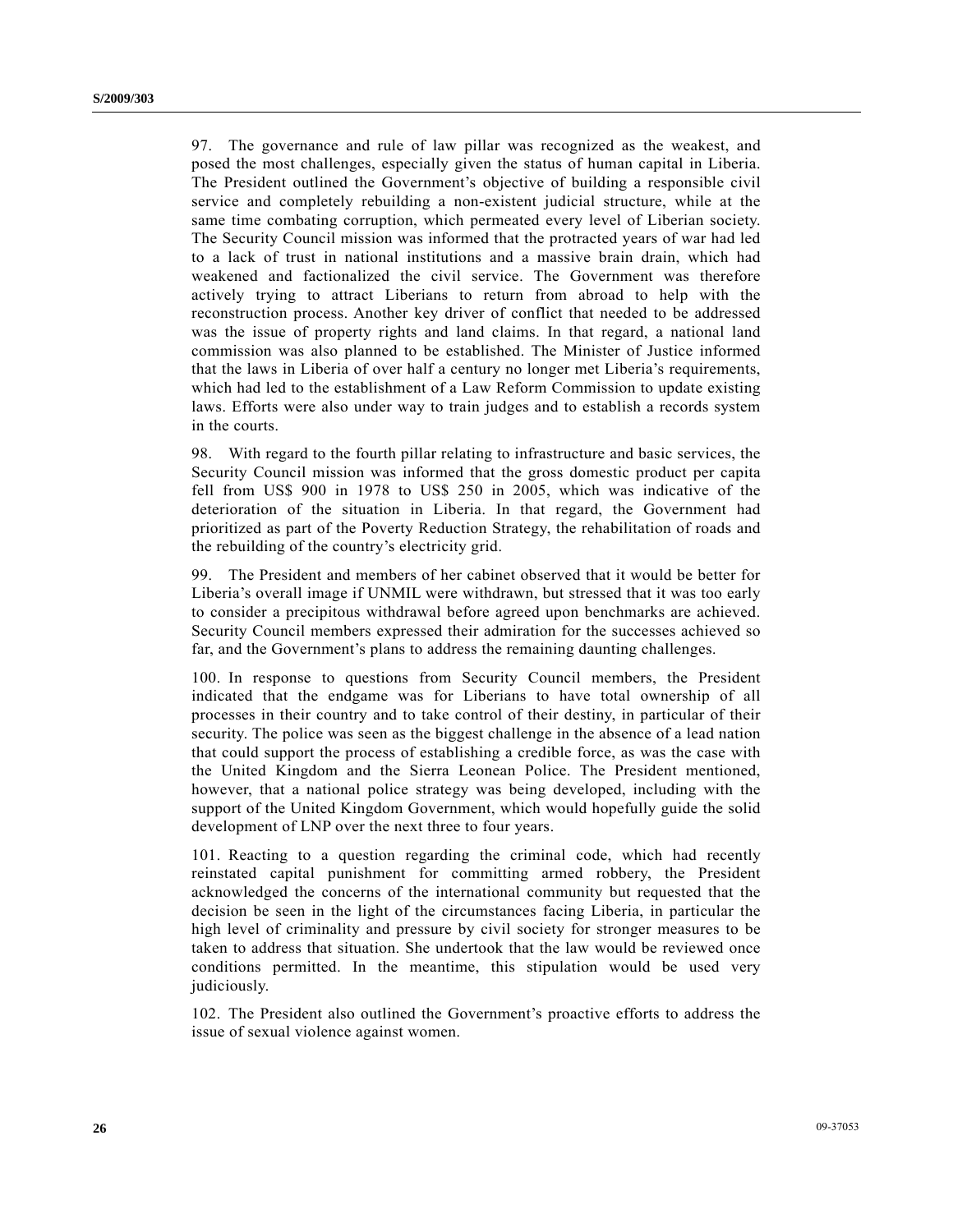### **C. Recommendations**

103. Taking into account the views expressed by the mission's interlocutors and conclusions drawn from the various exchanges, the members of the Council recommend:

 (a) While confirming that there will be no precipitous withdrawal of UNMIL, the Government of Liberia should step up efforts to build its military and police capacity to be able to assume full security responsibilities once UNMIL completes its mandate. In this connection, donors should increase assistance for standing up the Liberian security forces;

 (b) Acknowledging the impact that the international financial crisis has had on the very fragile situation in Liberia, donors should continue to provide much needed support to ensure that the four pillars of the Government's Poverty Reduction Strategy are adequately financed; acknowledging the mutually reinforcing link between economic development and security, the Government should continue to support small and medium-size enterprises;

 (c) Efforts should continue to encourage the Liberian diaspora to return to help build their country. In this connection, the Government should continue to create the conditions to absorb returning Liberians;

 (d) Welcoming the Government's commitment to combat sexual violence, the Government should redouble efforts to address this critical issue;

 (e) UNMIL should continue to support the Liberian authorities in consolidating peace, in accordance with it mandate. In this connection, the Mission should continue efforts to ensure that the identified benchmarks are met within the expected timelines. UNMIL should also continue to focus on building the capacity of the Liberian counterparts, in particular within the security sector.

## **V. Conclusion**

104. Members of the Security Council mission wish to express their appreciation to all their interlocutors during their visit for the very useful and constructive exchanges of views. Ambassadors Sawers, Rugunda, Ripert, and Rice, in their respective capacities as leaders of the visit's various segments, would like to collectively express their gratitude for the Governments of Ethiopia, Rwanda, the Democratic Republic of the Congo, Liberia and the African Union for their support and hospitality. They would also like pay tribute to the Special Representatives of the Secretary-General for the Democratic Republic of the Congo and for Liberia, as well as to MONUC and UNMIL for their proactive participation and for contributing to the successful outcome of the mission. Finally, they wish to express their appreciation to the Secretariat for all its support.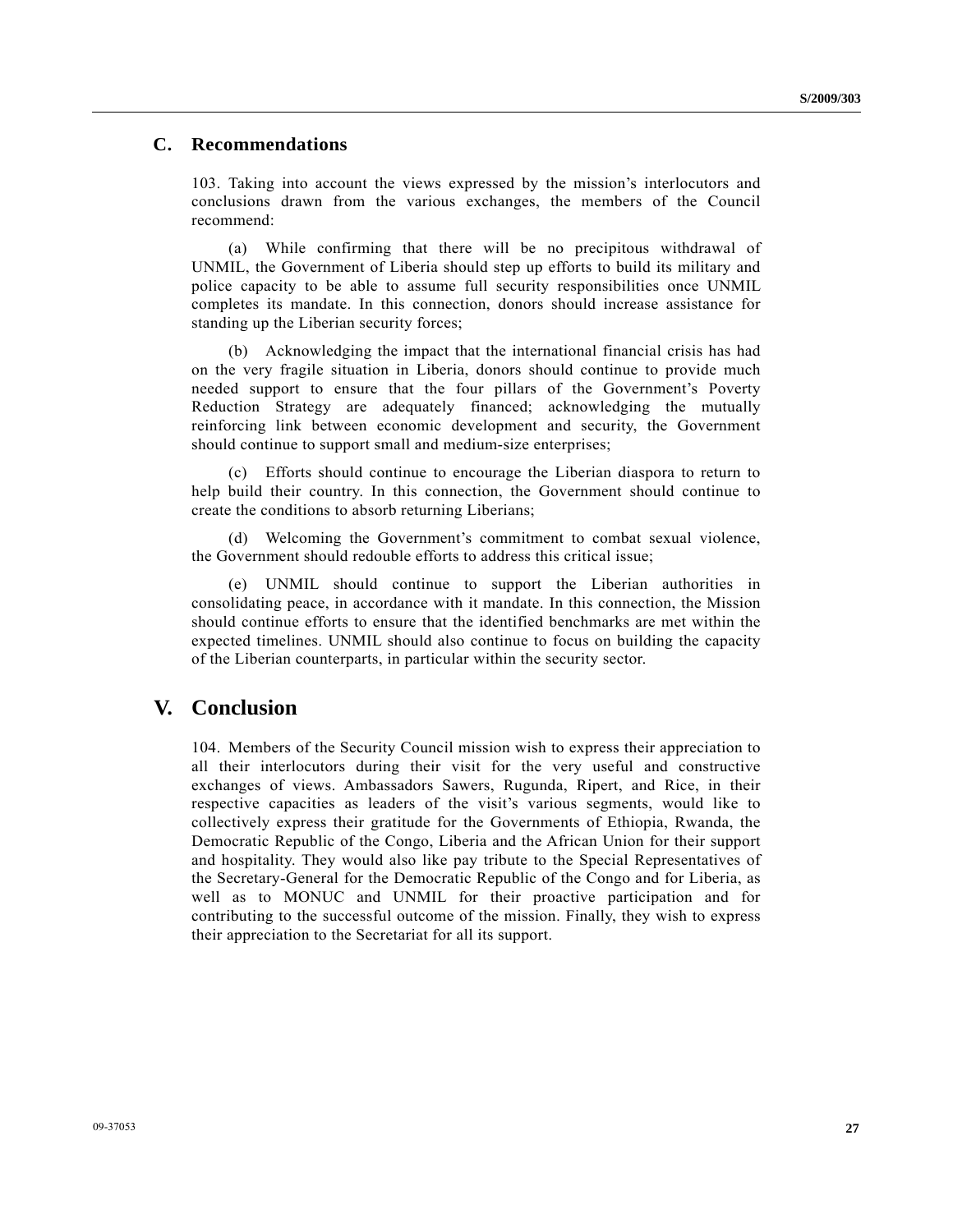# **Annex I**

# **Composition and terms of the mission**\*

## **Composition**

 Ambassador Thomas Mayr-Harting (Austria) Ambassador Michel Kafando (Burkina Faso) Counsellor Long Zhou (China) Ambassador Jorge Urbina (Costa Rica) Ambassador Ranko Vilović (Croatia) Ambassador Jean-Maurice Ripert (France) Ambassador Yukio Takasu (Japan) Ambassador Abdurrahman Shalgham (Libyan Arab Jamahiriya) Ambassador Claude Heller (Mexico) Senior Counsellor Vladimir Safronkov (Russian Federation) Minister Fazli Çorman (Turkey) Ambassador Ruhakana Rugunda (Uganda) Ambassador John Sawers (United Kingdom of Great Britain and Northern Ireland) Ambassador Susan Rice (United States of America) Ambassador Hoang Chi Trung (Viet Nam)

# **Terms of reference**

# **I Security Council mission to Africa: terms of reference**

## **African Union**

 *Led by the Ambassador John Sawers (United Kingdom of Great Britain and Northern Ireland) and Ambassador Ruhukana Rugunda (Uganda)* 

1. To continue to develop an effective partnership and enhance cooperation between the African Union and the United Nations through an exchange of views on issues of interest to both the United Nations Security Council and the African Union Peace and Security Council.

2. To exchange views on situations of interest to both the United Nations Security Council and the African Union Peace and Security Council, which include but are not limited to the following:

(a) A brief overview of the peace and security situation in Africa;

 <sup>\*</sup> Previously circulated in document S/2009/243.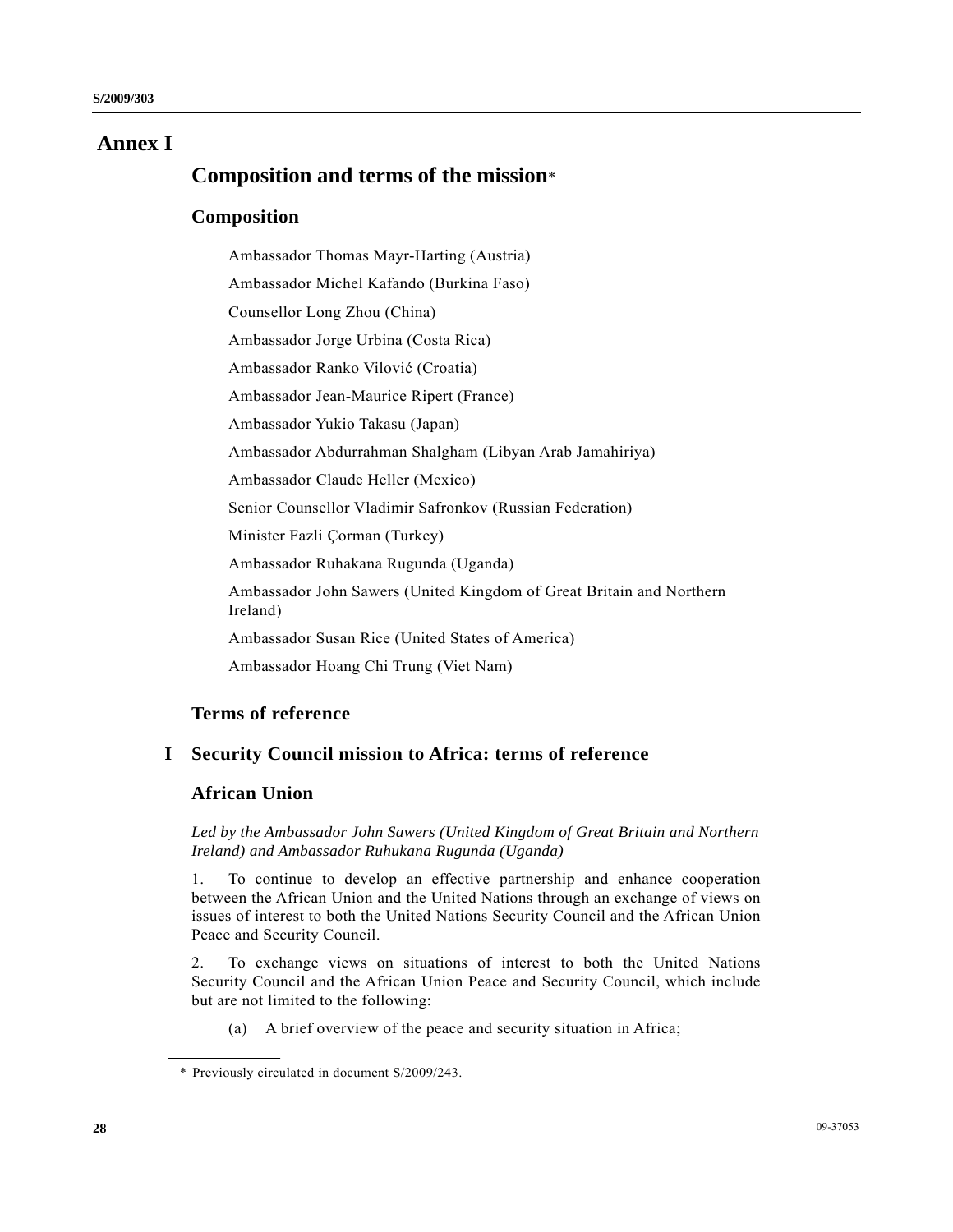(b) The situation in the Sudan:

 (i) Darfur: the challenges to the political process and the functioning of the African Union-United Nations Hybrid Operation in Darfur (UNAMID);

(ii) Humanitarian situation in Darfur;

 (iii) Implementation of the Comprehensive Peace Agreement and the challenges being faced;

 (iv) Sudan/Chad: the role of the Dakar contact group and the challenges to the implementation of the Doha Agreement and previous bilateral agreements;

(c) The situation in Somalia:

 (i) Political, security and military developments in Somalia and the functioning of the African Union Mission in Somalia (AMISOM), including the United Nations logistical support package for AMISOM;

(ii) Piracy;

 (d) The situation in the Great Lakes region, in particular eastern Democratic Republic of the Congo: progress and challenges to stabilization in eastern Democratic Republic of the Congo;

 (e) The resurgence of unconstitutional changes of government: efforts undertaken by the African Union to resolve and prevent unconstitutional changes of Government.

### **II Great Lakes region (Democratic Republic of the Congo, Rwanda)**

#### **General elements**

1. To recall the commitment of the Security Council to the sovereignty, territorial integrity and political independence of all States in the region.

2. To express the strong support of the Security Council for the improvement of relations among the countries of the region and to encourage them to continue reinforcing their political, military and economic cooperation in order to guarantee the long-term stabilization of the Great Lakes region.

3. To reiterate support for the strengthening of the regional dynamic, including through the development, where appropriate, of economic projects of common interest and the implementation of appropriate steps to facilitate legal trade and put an end to illegal trafficking of natural resources.

4. To stress that all parties should reinvigorate their participation in the Goma and Nairobi processes, which are the agreed framework for stabilizing the eastern part of the Democratic Republic of the Congo, and urge all parties to fully recommit to their respective disarmament, demobilization and reintegration and disarmament, demobilization, repatriation, resettlement and reintegration programmes.

5. To emphasize the support of the Council for action against the Lord's Resistance Army (LRA).

6. To underline the importance of full implementation of the sanctions measures put in place through resolution 1857 (2008).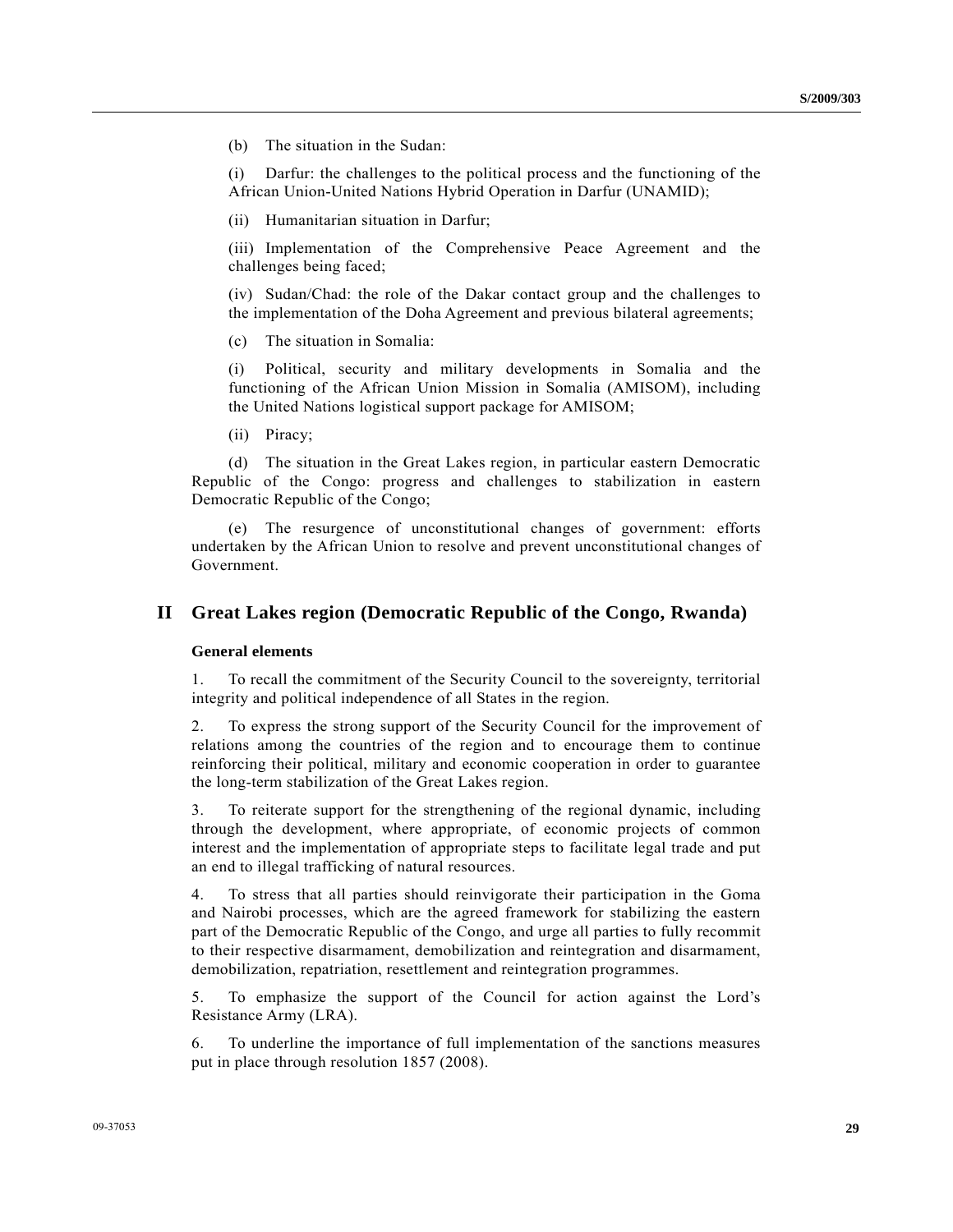7. To underscore the scale of the resources committed by the United Nations to peacekeeping in the Great Lakes region and the need for a clear commitment of cooperation on the part of all national and regional actors.

8. To emphasize the continuing concerns of the Council about the protection of civilians, to address the situation of internally displaced civilians and to advocate for respect for human rights and international humanitarian law, to raise awareness of the need for sexual violence and child protection issues to be addressed, and to encourage the parties and Governments concerned to ensure that those responsible for serious violations of human rights and humanitarian law are brought to justice.

### **Additional elements for the Democratic Republic of the Congo**

#### *Led by Ambassador Jean-Maurice Ripert (France)*

9. To acknowledge the primary responsibility of the Government of the Democratic Republic of the Congo to consolidate peace and stability, and to promote recovery and development in the country, which require long-term sustained efforts and appropriate international support.

10. To reaffirm the support of the Security Council to the United Nations Organization Mission in the Democratic Republic of the Congo (MONUC) and to receive a briefing on the MONUC strategic workplan requested by the Council in its resolution 1856 (2008).

11. To get updates on the Kimia II and Rubia II operations, jointly planned and conducted by the Armed Forces of the Democratic Republic of the Congo (FARDC) and MONUC against the Forces démocratiques de libération du Rwanda (FDLR), the Lord's Resistance Army and other armed groups, and to reaffirm that all military operations should be carried out in accordance with international humanitarian, human rights and refugee law and take appropriate measures to protect civilians.

12. To call on the Congolese authorities to intensify their efforts to reform the security sector, with the assistance of the international community.

13. To emphasize the support of the Council for the strengthening of democratic institutions, the rule of law, and good governance in the Democratic Republic of the Congo, including through the holding of local elections.

14. To examine ways to improve the protection of civilians in the Democratic Republic of the Congo, and in particular to strengthen its efforts to prevent and respond to sexual violence and to enhance child protection, bearing in mind the conclusions of the Security Council Working Group on Children and Armed Conflict.

15. To recall the utmost importance of the fight against impunity, notably in the eastern part of the Democratic Republic of the Congo, by bringing to justice those who have committed crimes and atrocities.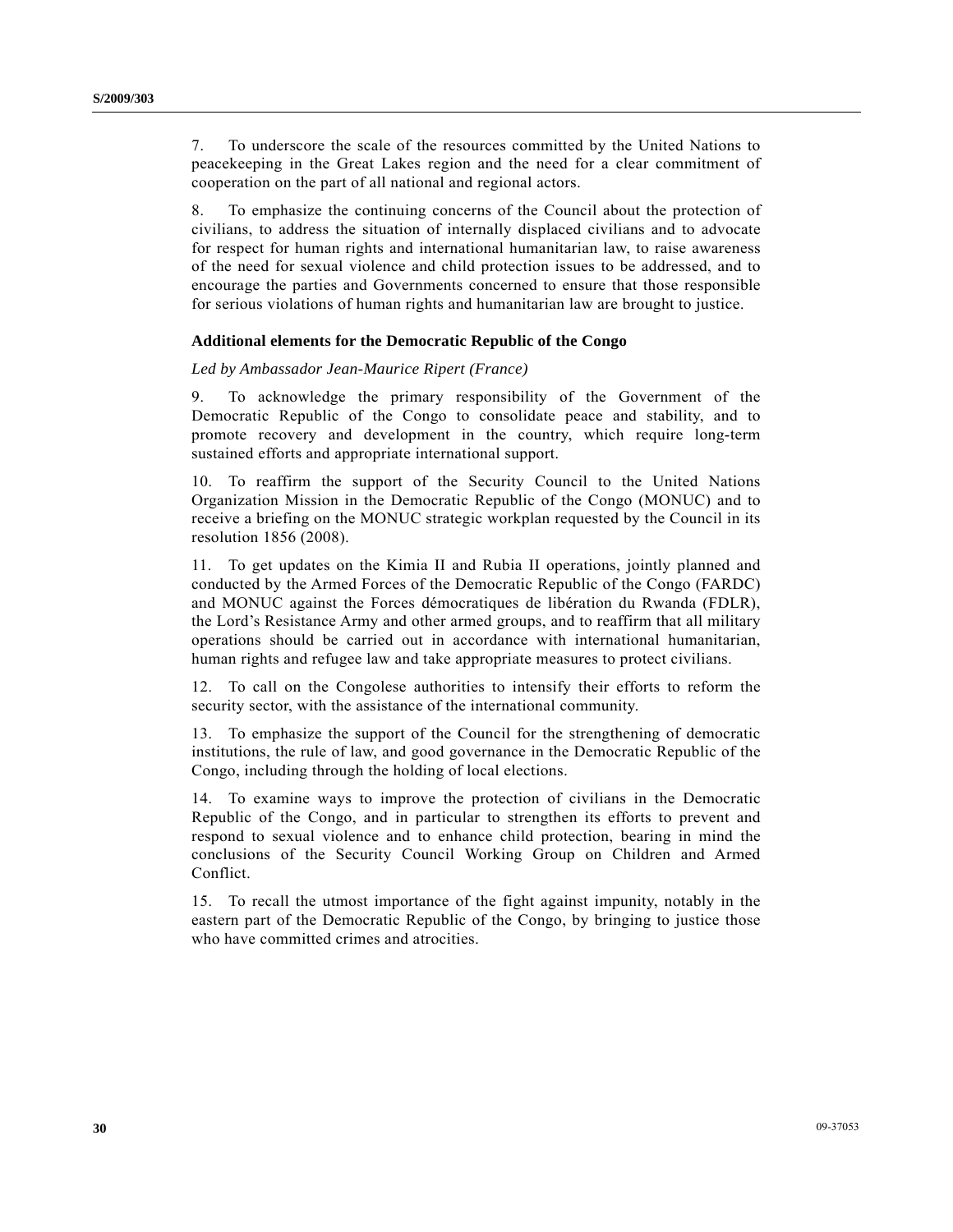### **Additional elements for Rwanda**

 *Led by Ambassador John Sawers (United Kingdom of Great Britain and Northern Ireland)* 

16. To discuss Rwandan concerns in the region, and how these can be addressed while respecting the sovereignty and territorial integrity of all States in the Great Lakes region.

## **III Liberia**

 *Led by Ambassador Susan Rice (United States of America)* 

1. To reaffirm the continued support of the Security Council for the Government and people of Liberia as they rebuild their country, strengthen the foundations of sustainable peace, constitutional democracy, and economic development and assume their rightful place in the community of nations.

2. To express support for the United Nations Mission in Liberia (UNMIL) and the Special Representative of the Secretary-General and their efforts to promote peace and security in Liberia.

3. To review progress in the implementation of the mandate of UNMIL, in particular progress made in meeting the benchmarks outlined in the eighteenth progress report of the Secretary-General (S/2009/86), and assess the logistic constraints affecting the UNMIL troop and police mobility.

4. To assess the operational capacity and sustainability of the Liberian National Police and other national security institutions, and assess progress made in training the Armed Forces of Liberia.

5. To encourage Liberian authorities to increase their efforts to prepare national security institutions to assume greater responsibility for responding to law and order challenges.

6. To express support for the efforts of the Government of Liberia to extend and consolidate effective State authority in all 15 counties of the country, with the assistance of the international community.

7. To examine the impact of subregional factors on the situation in Liberia, and explore ways to strengthen regional cooperation, including measures to counter the threat of illegal drug trafficking.

8. To underline the importance of promoting and protecting the rights of civilians, in particular women and children, and assess progress in combating violence against children and women, including sexual and gender-based violence and sexual exploitation and abuse.

9. To underline the support of the Council for civil society, including women's groups.

10. To underline the need for full implementation of the sanctions regime on Liberia.